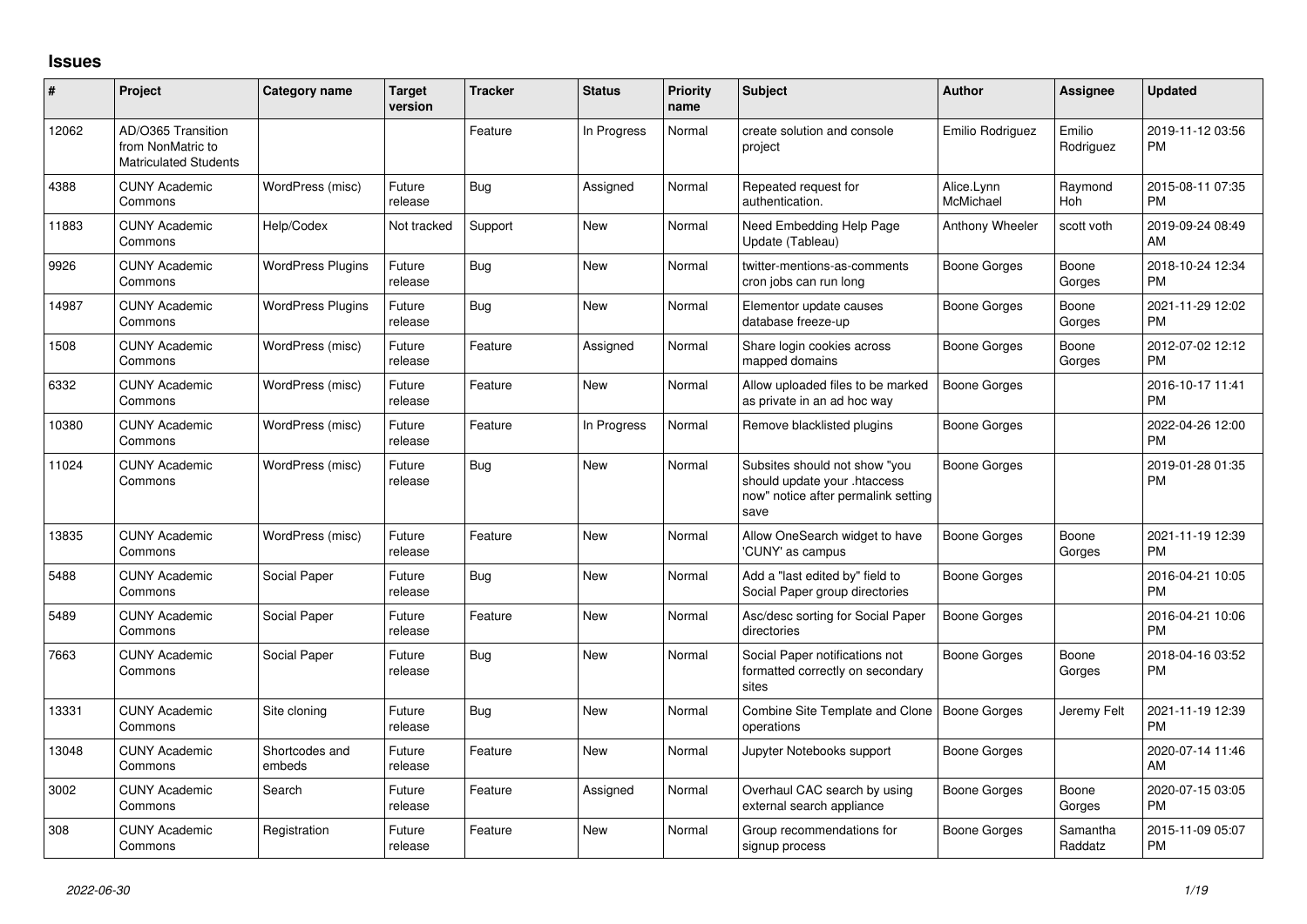| #     | Project                         | <b>Category name</b>           | <b>Target</b><br>version | <b>Tracker</b> | <b>Status</b>        | Priority<br>name | <b>Subject</b>                                                                             | Author              | <b>Assignee</b>   | <b>Updated</b>                |
|-------|---------------------------------|--------------------------------|--------------------------|----------------|----------------------|------------------|--------------------------------------------------------------------------------------------|---------------------|-------------------|-------------------------------|
| 11945 | <b>CUNY Academic</b><br>Commons | Reckoning                      | Future<br>release        | Feature        | Reporter<br>Feedback | Normal           | Add Comments bubble to<br>Reckoning views                                                  | <b>Boone Gorges</b> | Boone<br>Gorges   | 2019-11-12 05:14<br>PM.       |
| 2832  | <b>CUNY Academic</b><br>Commons | <b>Public Portfolio</b>        | Future<br>release        | Feature        | Assigned             | Normal           | Improve interface for (not)<br>auto-linking profile fields                                 | Boone Gorges        | Chris Stein       | 2015-01-05 08:52<br><b>PM</b> |
| 3048  | <b>CUNY Academic</b><br>Commons | <b>Public Portfolio</b>        | Future<br>release        | Feature        | New                  | Low              | Images for rich text profile fields                                                        | Boone Gorges        | Boone<br>Gorges   | 2014-02-19 12:56<br><b>PM</b> |
| 14184 | <b>CUNY Academic</b><br>Commons | Public Portfolio               | Future<br>release        | Feature        | New                  | Normal           | Centralized mechanism for storing<br>Campus affiliations                                   | Boone Gorges        | Boone<br>Gorges   | 2022-01-04 11:35<br>AM        |
| 10794 | <b>CUNY Academic</b><br>Commons | Performance                    | Not tracked              | Bug            | New                  | Normal           | Memcached connection<br>occasionally breaks                                                | Boone Gorges        | Boone<br>Gorges   | 2018-12-06 03:30<br><b>PM</b> |
| 3330  | <b>CUNY Academic</b><br>Commons | My Commons                     | Future<br>release        | Feature        | Assigned             | Normal           | "Commons Information" tool                                                                 | Boone Gorges        | Chris Stein       | 2014-09-22 08:46<br><b>PM</b> |
| 5234  | <b>CUNY Academic</b><br>Commons | Membership                     | Future<br>release        | Feature        | Assigned             | Normal           | Write Unconfirmed patch for WP                                                             | Boone Gorges        | Boone<br>Gorges   | 2016-10-24 11:18<br>AM.       |
| 3230  | <b>CUNY Academic</b><br>Commons | Internal Tools and<br>Workflow | Not tracked              | Feature        | Assigned             | High             | Scripts for quicker<br>provisioning/updating of<br>development environments                | <b>Boone Gorges</b> | Boone<br>Gorges   | 2016-01-26 04:54<br>PM.       |
| 13891 | <b>CUNY Academic</b><br>Commons | Internal Tools and<br>Workflow | 2.1.0                    | Feature        | New                  | Normal           | Migrate automated linting to<br>GitHub Actions                                             | Boone Gorges        | Jeremy Felt       | 2022-06-29 11:13<br>AM.       |
| 15194 | <b>CUNY Academic</b><br>Commons | Internal Tools and<br>Workflow | 2.1.0                    | Feature        | New                  | Normal           | PHPCS sniff for un-restored<br>switch_to_blog() calls                                      | Boone Gorges        | Jeremy Felt       | 2022-05-26 10:45<br>AM        |
| 10580 | <b>CUNY Academic</b><br>Commons | Information<br>Architecture    | Future<br>release        | Design/UX      | New                  | Normal           | Primary nav item review                                                                    | Boone Gorges        | Sara Cannon       | 2022-06-28 01:29<br><b>PM</b> |
| 1983  | <b>CUNY Academic</b><br>Commons | Home Page                      | Future<br>release        | Feature        | Assigned             | Low              | Media Library integration with<br><b>Featured Content plugin</b>                           | Boone Gorges        | Dominic<br>Giglio | 2014-03-17 10:34<br>AM        |
| 14309 | <b>CUNY Academic</b><br>Commons | Group Library                  | Future<br>release        | Feature        | New                  | Normal           | Better handling of<br>bp_group_document file download<br>attempts when file is not present | Boone Gorges        | Boone<br>Gorges   | 2021-11-19 12:28<br><b>PM</b> |
| 3192  | <b>CUNY Academic</b><br>Commons | Group Forums                   | Future<br>release        | Feature        | Assigned             | Normal           | Customizable forum views for<br>bbPress 2.x group forums                                   | Boone Gorges        | Raymond<br>Hoh    | 2015-11-09 12:47<br><b>PM</b> |
| 3193  | <b>CUNY Academic</b><br>Commons | Group Forums                   | Future<br>release        | Feature        | Assigned             | Normal           | bbPress 2.x dynamic roles and<br><b>RBE</b>                                                | <b>Boone Gorges</b> | Boone<br>Gorges   | 2014-09-30 01:30<br>PM.       |
| 13358 | <b>CUNY Academic</b><br>Commons | Group Forums                   | Future<br>release        | Feature        | New                  | Normal           | Improved UI for group forum<br>threading settings                                          | Boone Gorges        | Raymond<br>Hoh    | 2021-11-19 12:27<br><b>PM</b> |
| 11834 | <b>CUNY Academic</b><br>Commons | <b>Group Files</b>             | Future<br>release        | Feature        | New                  | Normal           | Improved tools for managing<br>group file folders                                          | Boone Gorges        | Sonja Leix        | 2019-09-06 03:55<br><b>PM</b> |
| 12091 | <b>CUNY Academic</b><br>Commons | <b>Group Files</b>             | Future<br>release        | Feature        | New                  | Normal           | Improved pre-upload file validation<br>for bp-group-documents                              | Boone Gorges        | Boone<br>Gorges   | 2019-11-14 01:21<br><b>PM</b> |
| 3580  | <b>CUNY Academic</b><br>Commons | Group Blogs                    | Future<br>release        | Feature        | New                  | Normal           | Multiple blogs per group                                                                   | Boone Gorges        | Boone<br>Gorges   | 2018-02-20 02:02<br><b>PM</b> |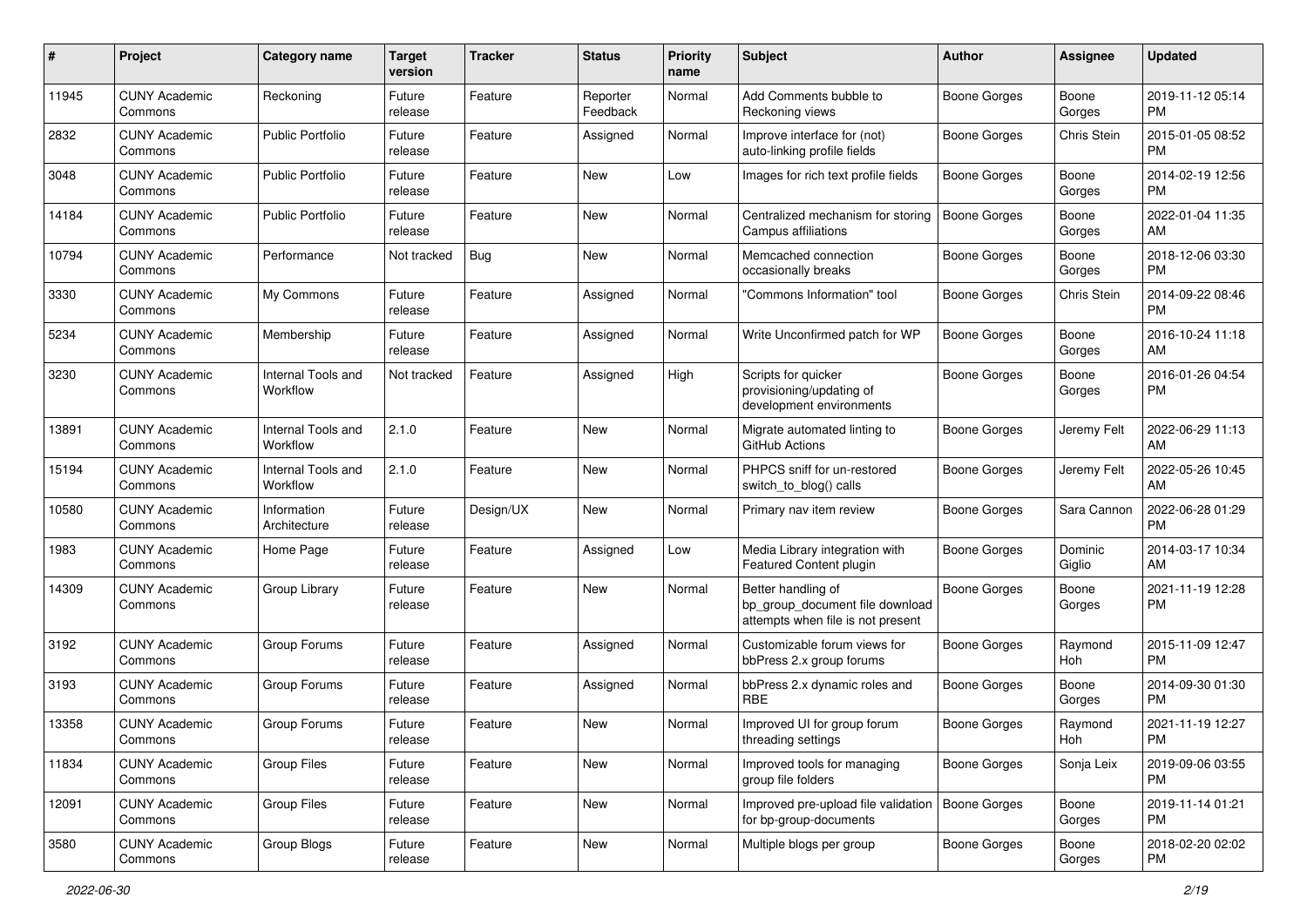| #     | Project                         | <b>Category name</b>       | <b>Target</b><br>version | <b>Tracker</b> | <b>Status</b> | <b>Priority</b><br>name | Subject                                                                                   | Author              | Assignee          | <b>Updated</b>                |
|-------|---------------------------------|----------------------------|--------------------------|----------------|---------------|-------------------------|-------------------------------------------------------------------------------------------|---------------------|-------------------|-------------------------------|
| 4481  | <b>CUNY Academic</b><br>Commons | Events                     | Future<br>release        | Feature        | <b>New</b>    | Normal                  | Group admins/mods should have<br>the ability to unlink an event from<br>the group         | <b>Boone Gorges</b> | Boone<br>Gorges   | 2017-04-24 03:53<br>PM.       |
| 6749  | <b>CUNY Academic</b><br>Commons | Events                     | Future<br>release        | Bug            | <b>New</b>    | Low                     | BPEO iCal request can trigger<br>very large number of DB queries                          | <b>Boone Gorges</b> | Raymond<br>Hoh    | 2016-11-15 10:09<br>PM.       |
| 12042 | <b>CUNY Academic</b><br>Commons | <b>Email Notifications</b> | Future<br>release        | Feature        | New           | Normal                  | Improved error logging for BPGES<br>send queue                                            | <b>Boone Gorges</b> | Boone<br>Gorges   | 2021-11-19 12:25<br><b>PM</b> |
| 1165  | <b>CUNY Academic</b><br>Commons | <b>Email Invitations</b>   | Future<br>release        | Feature        | Assigned      | Low                     | Allow saved lists of invitees under<br>Send Invites                                       | <b>Boone Gorges</b> | Boone<br>Gorges   | 2015-11-09 06:03<br><b>PM</b> |
| 1166  | <b>CUNY Academic</b><br>Commons | <b>Email Invitations</b>   | Future<br>release        | Feature        | New           | Low                     | Better organizational tools for Sent<br>Invites                                           | Boone Gorges        | Boone<br>Gorges   | 2015-11-09 06:02<br><b>PM</b> |
| 1167  | <b>CUNY Academic</b><br>Commons | <b>Email Invitations</b>   | Future<br>release        | Feature        | New           | Low                     | Allow email invitations to be resent                                                      | <b>Boone Gorges</b> | Boone<br>Gorges   | 2015-11-12 12:53<br>AM        |
| 13466 | <b>CUNY Academic</b><br>Commons | Cavalcade                  | Future<br>release        | Feature        | New           | Normal                  | Automated cleanup for duplicate<br>Cavalcade tasks                                        | <b>Boone Gorges</b> | Boone<br>Gorges   | 2020-10-13 05:24<br><b>PM</b> |
| 618   | <b>CUNY Academic</b><br>Commons | <b>BuddyPress Docs</b>     | Future<br>release        | Feature        | Assigned      | Normal                  | <b>BuddyPress Docs: export formats</b>                                                    | <b>Boone Gorges</b> | Boone<br>Gorges   | 2015-11-09 05:38<br><b>PM</b> |
| 1417  | <b>CUNY Academic</b><br>Commons | <b>BuddyPress Docs</b>     | Future<br>release        | Feature        | Assigned      | Low                     | Bulk actions for BuddyPress Docs                                                          | <b>Boone Gorges</b> | Boone<br>Gorges   | 2016-10-17 10:41<br>PM.       |
| 1422  | <b>CUNY Academic</b><br>Commons | <b>BuddyPress Docs</b>     | Future<br>release        | Feature        | Assigned      | Normal                  | Make "created Doc" activity icons<br>non-mini                                             | <b>Boone Gorges</b> | Boone<br>Gorges   | 2015-11-09 05:48<br><b>PM</b> |
| 1744  | <b>CUNY Academic</b><br>Commons | <b>BuddyPress Docs</b>     | Future<br>release        | Feature        | Assigned      | Normal                  | Spreadsheet-style Docs                                                                    | Boone Gorges        | Boone<br>Gorges   | 2015-11-09 06:13<br><b>PM</b> |
| 1423  | <b>CUNY Academic</b><br>Commons | BuddyPress (misc)          | Future<br>release        | Feature        | Assigned      | Low                     | Show an avatar for pingback<br>comment activity items                                     | Boone Gorges        | <b>Tahir Butt</b> | 2016-10-24 12:03<br><b>PM</b> |
| 4635  | <b>CUNY Academic</b><br>Commons | Authentication             | Future<br>release        | Feature        | New           | Normal                  | Allow non-WP authentication                                                               | Boone Gorges        | Sonja Leix        | 2019-03-01 02:05<br><b>PM</b> |
| 9720  | <b>CUNY Academic</b><br>Commons | Authentication             | Future<br>release        | Feature        | New           | Normal                  | The Commons should be an<br>oAuth provider                                                | <b>Boone Gorges</b> |                   | 2019-03-01 02:04<br><b>PM</b> |
| 7022  | <b>CUNY Academic</b><br>Commons | Announcements              | Future<br>release        | Bug            | New           | Normal                  | Sitewide announcements should<br>be displayed on, and dismissable<br>from, mapped domains | Boone Gorges        | Boone<br>Gorges   | 2018-03-22 10:18<br>AM        |
| 11392 | <b>CUNY Academic</b><br>Commons |                            | Future<br>release        | Bug            | New           | Normal                  | Migrate users away from<br><b>StatPress</b>                                               | <b>Boone Gorges</b> |                   | 2019-04-23 03:53<br>PM        |
| 11517 | <b>CUNY Academic</b><br>Commons |                            | Not tracked              | Feature        | Assigned      | Normal                  | wp-accessibility plugin should not<br>strip 'target=" blank" by default                   | <b>Boone Gorges</b> | Laurie Hurson     | 2019-09-24 09:57<br>AM        |
| 12436 | <b>CUNY Academic</b><br>Commons |                            | Not tracked              | Bug            | Assigned      | Normal                  | Nightly system downtime                                                                   | Boone Gorges        |                   | 2020-08-01 09:30<br>AM        |
| 12911 | <b>CUNY Academic</b><br>Commons |                            | Not tracked              | Feature        | New           | Normal                  | Block access to xmlrpc.php based<br>on User-Agent                                         | Boone Gorges        | Boone<br>Gorges   | 2020-06-09 05:12<br><b>PM</b> |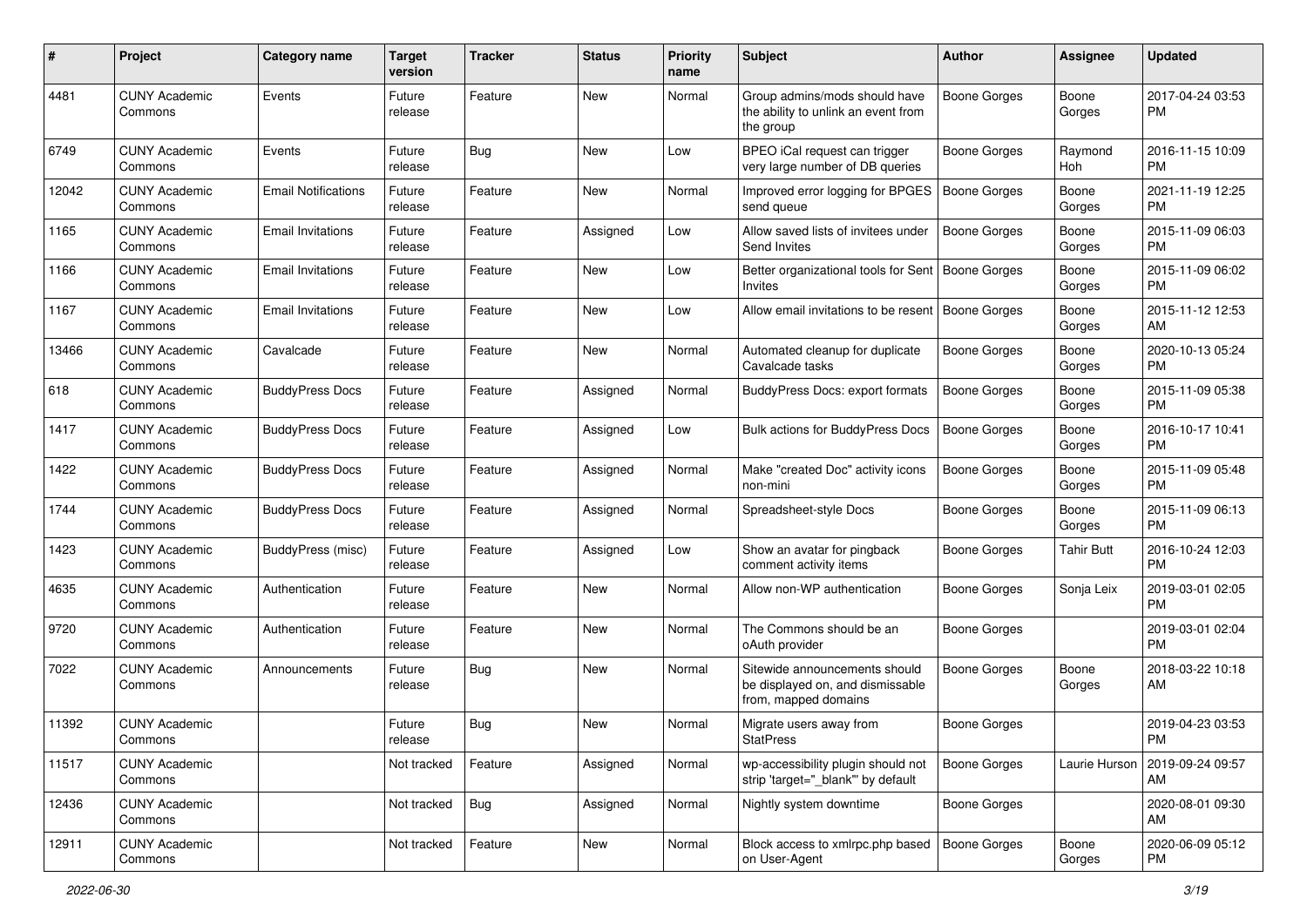| #     | Project                         | <b>Category name</b>     | <b>Target</b><br>version | <b>Tracker</b> | <b>Status</b>        | <b>Priority</b><br>name | <b>Subject</b>                                                        | <b>Author</b>      | <b>Assignee</b>     | <b>Updated</b>                |
|-------|---------------------------------|--------------------------|--------------------------|----------------|----------------------|-------------------------|-----------------------------------------------------------------------|--------------------|---------------------|-------------------------------|
| 15883 | <b>CUNY Academic</b><br>Commons |                          | 2.1.0                    | Feature        | <b>New</b>           | Normal                  | Release BPGES update                                                  | Boone Gorges       | Boone<br>Gorges     | 2022-05-26 10:39<br>AM        |
| 16092 | <b>CUNY Academic</b><br>Commons |                          | Future<br>release        | Feature        | Hold                 | Normal                  | Don't show main site in Site<br>search results                        | Boone Gorges       | Boone<br>Gorges     | 2022-05-17 03:12<br><b>PM</b> |
| 1460  | <b>CUNY Academic</b><br>Commons | Analytics                | Future<br>release        | Feature        | Assigned             | Normal                  | Update System Report                                                  | <b>Brian Foote</b> | Boone<br>Gorges     | 2015-11-09 06:13<br><b>PM</b> |
| 2881  | <b>CUNY Academic</b><br>Commons | <b>Public Portfolio</b>  | Future<br>release        | Feature        | Assigned             | Normal                  | Redesign the UX for Profiles                                          | Chris Stein        | <b>Chris Stein</b>  | 2016-10-13 12:45<br><b>PM</b> |
| 3565  | <b>CUNY Academic</b><br>Commons | My Commons               | Not tracked              | Documentation  | <b>New</b>           | Normal                  | Load Newest inconsistencies                                           | Chris Stein        | scott voth          | 2015-11-09 01:16<br><b>PM</b> |
| 3059  | <b>CUNY Academic</b><br>Commons | Group Forums             | Future<br>release        | Design/UX      | <b>New</b>           | Normal                  | Forum Post Permissable Content<br><b>Explanatory Text</b>             | Chris Stein        | Chris Stein         | 2015-04-02 11:27<br>AM        |
| 860   | <b>CUNY Academic</b><br>Commons | Design                   | Future<br>release        | Design/UX      | Assigned             | Normal                  | <b>Standardize Button Treatment</b><br><b>Across the Commons</b>      | Chris Stein        | <b>Chris Stein</b>  | 2014-05-01 09:45<br>AM        |
| 2666  | <b>CUNY Academic</b><br>Commons | About page               | Not tracked              | Documentation  | Assigned             | Normal                  | <b>Update About Text</b>                                              | Chris Stein        | Luke Waltzer        | 2016-03-04 11:19<br>AM        |
| 13370 | <b>CUNY Academic</b><br>Commons | Group Library            | Future<br>release        | Feature        | <b>New</b>           | Normal                  | Library bulk deletion and folder<br>editing                           | Colin McDonald     | Boone<br>Gorges     | 2020-10-13 10:41<br>AM        |
| 13199 | <b>CUNY Academic</b><br>Commons | Group Forums             | Future<br>release        | Feature        | <b>New</b>           | Normal                  | Favoring Groups over bbPress<br>plugin                                | Colin McDonald     | Colin<br>McDonald   | 2021-11-19 12:28<br><b>PM</b> |
| 15210 | <b>CUNY Academic</b><br>Commons | Analytics                | Not tracked              | Design/UX      | <b>New</b>           | Normal                  | Google Analytics improvements                                         | Colin McDonald     | Boone<br>Gorges     | 2022-05-24 10:47<br>AM        |
| 9729  | <b>CUNY Academic</b><br>Commons | <b>SEO</b>               | Not tracked              | Support        | <b>New</b>           | Normal                  | 503 Errors showing on<br>newlaborforum.cuny.edu                       | Diane Krauthamer   | Raymond<br>Hoh      | 2018-05-22 04:48<br><b>PM</b> |
| 3615  | <b>CUNY Academic</b><br>Commons | Redmine                  | Not tracked              | Feature        | New                  | Low                     | Create Redmine issues via email                                       | Dominic Giglio     | Boone<br>Gorges     | 2017-11-16 11:36<br>AM        |
| 13457 | <b>CUNY Academic</b><br>Commons | Group Forums             | 2.0.3                    | Bug            | <b>New</b>           | High                    | Forum post not sending<br>notifications                               | Filipa Calado      | Raymond<br>Hoh      | 2022-06-29 11:32<br>AM        |
| 11545 | <b>CUNY Academic</b><br>Commons | <b>WordPress Plugins</b> | Not tracked              | Support        | New                  | Normal                  | Twitter searches in WordPress                                         | Gina Cherry        | Matt Gold           | 2019-09-23 01:03<br><b>PM</b> |
| 11649 | <b>CUNY Academic</b><br>Commons | <b>WordPress Plugins</b> | 2.0.3                    | Bug            | In Progress          | Normal                  | CC license displayed on every<br>page                                 | Gina Cherry        | Raymond<br>Hoh      | 2022-06-29 11:32<br>AM        |
| 12004 | <b>CUNY Academic</b><br>Commons |                          | Not tracked              | Support        | Reporter<br>Feedback | Normal                  | Notifications for spam blog<br>comments                               | Gina Cherry        | Raymond<br>Hoh      | 2019-11-01 12:05<br><b>PM</b> |
| 14842 | <b>CUNY Academic</b><br>Commons |                          | Not tracked              | Support        | Reporter<br>Feedback | Normal                  | Question about widgets and block<br>editor                            | Gina Cherry        |                     | 2021-10-06 03:01<br><b>PM</b> |
| 3473  | <b>CUNY Academic</b><br>Commons | User Experience          | Future<br>release        | Feature        | Assigned             | Normal                  | Commons profile: Add help info<br>about "Positions" replacing "title" | Keith Miyake       | Samantha<br>Raddatz | 2015-11-09 02:28<br><b>PM</b> |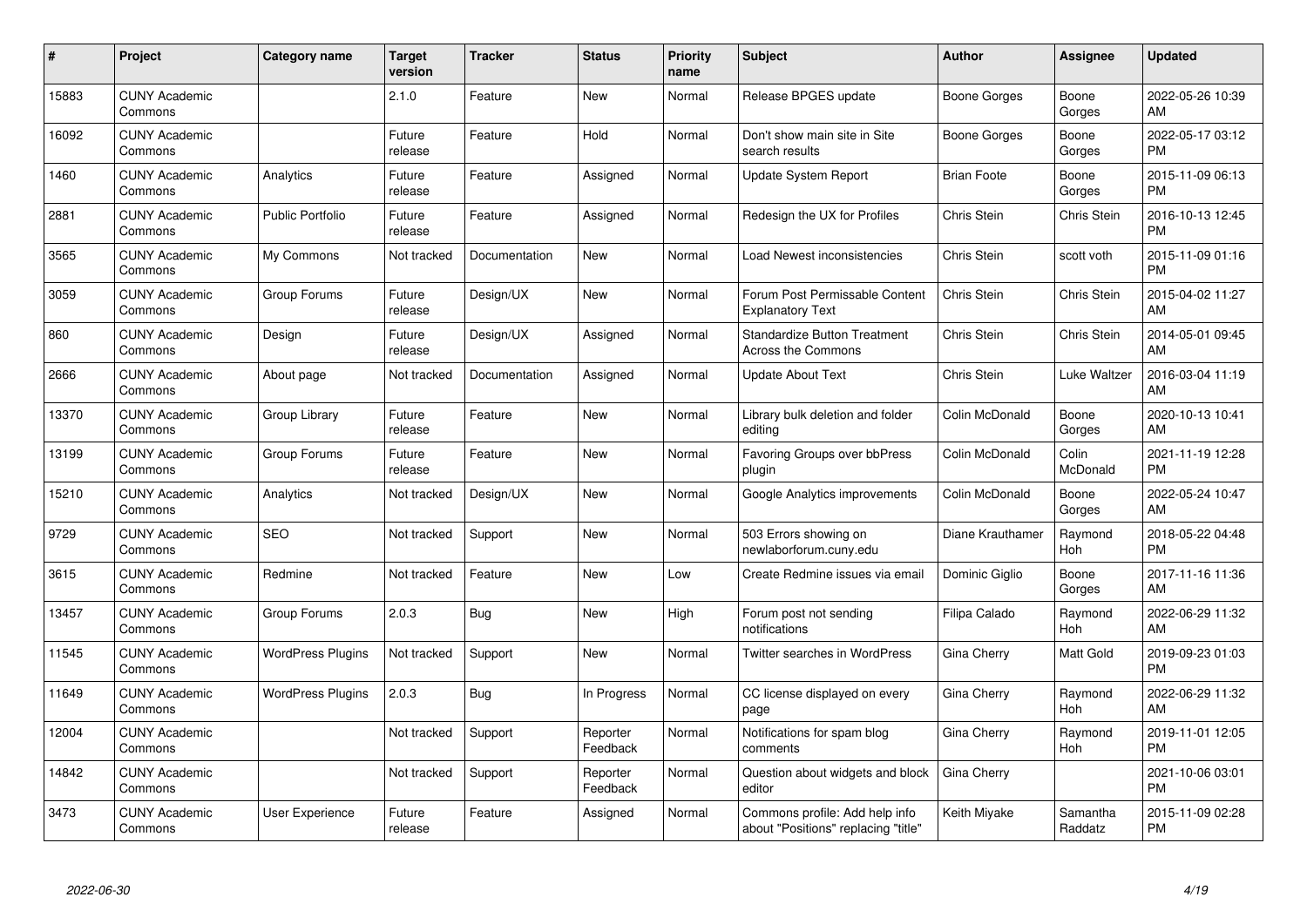| #     | Project                         | <b>Category name</b>     | <b>Target</b><br>version | <b>Tracker</b> | <b>Status</b>        | <b>Priority</b><br>name | <b>Subject</b>                                                               | <b>Author</b> | <b>Assignee</b> | <b>Updated</b>                |
|-------|---------------------------------|--------------------------|--------------------------|----------------|----------------------|-------------------------|------------------------------------------------------------------------------|---------------|-----------------|-------------------------------|
| 6755  | <b>CUNY Academic</b><br>Commons | WordPress (misc)         | Future<br>release        | Bug            | <b>New</b>           | Normal                  | Cannot Deactivate Plugin                                                     | Laura Kane    |                 | 2016-11-16 01:12<br><b>PM</b> |
| 9289  | <b>CUNY Academic</b><br>Commons | <b>WordPress Plugins</b> | Future<br>release        | Bug            | Reporter<br>Feedback | Normal                  | Email Users Plugin                                                           | Laurie Hurson | Boone<br>Gorges | 2018-10-24 12:34<br><b>PM</b> |
| 11415 | <b>CUNY Academic</b><br>Commons | <b>WordPress Plugins</b> | Not tracked              | Bug            | Reporter<br>Feedback | Normal                  | <b>Blog Subscriptions in Jetpack</b>                                         | Laurie Hurson |                 | 2019-05-14 10:34<br>AM        |
| 12121 | <b>CUNY Academic</b><br>Commons | <b>WordPress Plugins</b> | 2.0.3                    | Feature        | Reporter<br>Feedback | Normal                  | Embedding H5P Iframes on<br><b>Commons Site</b>                              | Laurie Hurson | Boone<br>Gorges | 2022-06-29 11:32<br>AM        |
| 11843 | <b>CUNY Academic</b><br>Commons | WordPress (misc)         | Future<br>release        | Design/UX      | New                  | Normal                  | Tweaking the Gutenberg Editor<br>Interface                                   | Laurie Hurson |                 | 2022-04-26 12:00<br><b>PM</b> |
| 14787 | <b>CUNY Academic</b><br>Commons | Plugin Packages          | Future<br>release        | Feature        | <b>New</b>           | Normal                  | Creating a "Design" plugin<br>package                                        | Laurie Hurson | scott voth      | 2022-04-27 04:56<br><b>PM</b> |
| 12446 | <b>CUNY Academic</b><br>Commons | Groups (misc)            | Future<br>release        | Feature        | Reporter<br>Feedback | Normal                  | Toggle default site to group forum<br>posting                                | Laurie Hurson | Laurie Hurson   | 2020-03-10 11:57<br>AM        |
| 13650 | <b>CUNY Academic</b><br>Commons | Group Library            | Future<br>release        | Feature        | New                  | Normal                  | Forum Attachments in Group<br>Library                                        | Laurie Hurson |                 | 2021-11-19 12:30<br><b>PM</b> |
| 16199 | <b>CUNY Academic</b><br>Commons | <b>Directories</b>       | 2.0.3                    | Bug            | New                  | Normal                  | Removed "Semester" Filter from<br><b>Courses Directory</b>                   | Laurie Hurson | Boone<br>Gorges | 2022-06-29 11:32<br>AM        |
| 11789 | <b>CUNY Academic</b><br>Commons | Courses                  | Future<br>release        | Feature        | <b>New</b>           | Normal                  | Ability to remove item from<br>Courses list                                  | Laurie Hurson | Sonja Leix      | 2019-09-24 12:28<br><b>PM</b> |
| 12438 | <b>CUNY Academic</b><br>Commons | Courses                  | Not tracked              | Bug            | New                  | Normal                  | Site appearing twice                                                         | Laurie Hurson | Boone<br>Gorges | 2020-02-18 01:34<br><b>PM</b> |
| 11131 | <b>CUNY Academic</b><br>Commons |                          | Future<br>release        | Feature        | Reporter<br>Feedback | Normal                  | Image Annotation Plugins                                                     | Laurie Hurson |                 | 2019-02-26 11:33<br>AM        |
| 11879 | <b>CUNY Academic</b><br>Commons |                          | Not tracked              | <b>Bug</b>     | <b>New</b>           | Normal                  | Hypothesis comments appearing<br>on multiple, different pdfs across<br>blogs | Laurie Hurson | Laurie Hurson   | 2019-09-19 02:39<br><b>PM</b> |
| 12328 | <b>CUNY Academic</b><br>Commons |                          | Not tracked              | Support        | New                  | Normal                  | Sign up Code for Non-CUNY<br>Faculty                                         | Laurie Hurson |                 | 2020-01-28 10:25<br>AM        |
| 12484 | <b>CUNY Academic</b><br>Commons |                          | Not tracked              | Support        | Reporter<br>Feedback | Normal                  | Sign up Code for COIL Course<br>starting in March                            | Laurie Hurson | Matt Gold       | 2020-03-02 02:26<br><b>PM</b> |
| 14475 | <b>CUNY Academic</b><br>Commons |                          | Not tracked              | Publicity      | <b>New</b>           | Normal                  | <b>OER Showcase Page</b>                                                     | Laurie Hurson | Laurie Hurson   | 2021-09-14 10:46<br>AM        |
| 14504 | <b>CUNY Academic</b><br>Commons |                          | Not tracked              | Publicity      | Reporter<br>Feedback | Normal                  | Adding showcases to home page<br>menu                                        | Laurie Hurson | Boone<br>Gorges | 2022-01-19 03:26<br><b>PM</b> |
| 14538 | <b>CUNY Academic</b><br>Commons |                          | Not tracked              | Support        | Reporter<br>Feedback | Normal                  | <b>Weebly To Commons</b>                                                     | Laurie Hurson |                 | 2021-09-14 10:47<br>AM        |
| 14936 | <b>CUNY Academic</b><br>Commons |                          |                          | Bug            | <b>New</b>           | Normal                  | Commons websites blocked by<br>SPS campus network                            | Laurie Hurson |                 | 2021-11-03 03:57<br><b>PM</b> |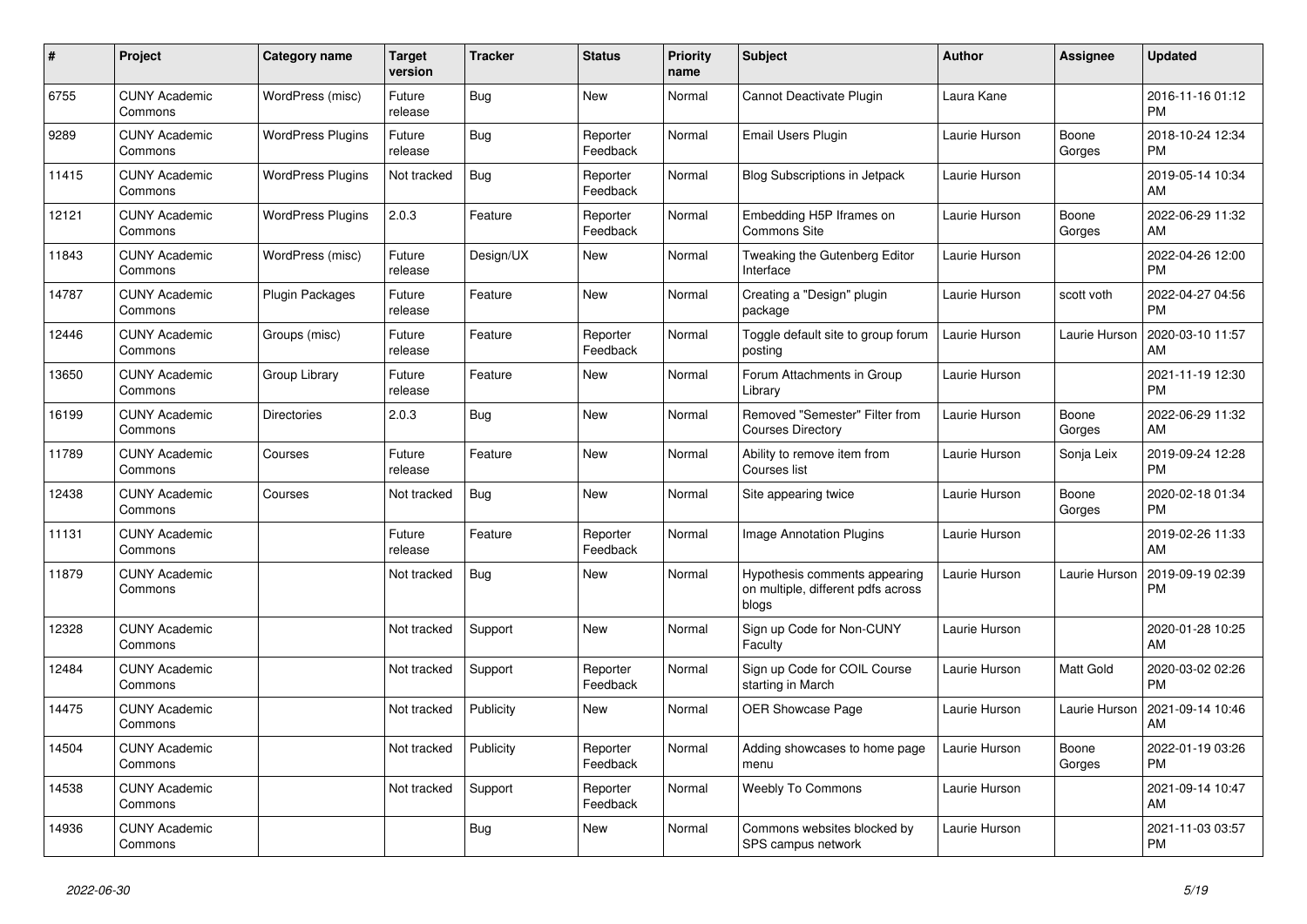| #     | Project                         | <b>Category name</b>     | <b>Target</b><br>version | <b>Tracker</b> | <b>Status</b>        | <b>Priority</b><br>name | <b>Subject</b>                                                                             | <b>Author</b> | <b>Assignee</b>     | <b>Updated</b>                |
|-------|---------------------------------|--------------------------|--------------------------|----------------|----------------------|-------------------------|--------------------------------------------------------------------------------------------|---------------|---------------------|-------------------------------|
| 14940 | <b>CUNY Academic</b><br>Commons |                          |                          | Bug            | New                  | Normal                  | Discrepancy between Commons<br>profile "sites" and actual # of sites                       | Laurie Hurson |                     | 2021-11-08 11:09<br>AM        |
| 15176 | <b>CUNY Academic</b><br>Commons |                          | Not tracked              | Support        | Reporter<br>Feedback | Normal                  | Archiving Q Writing & Old<br>Wordpress Sites on the Commons                                | Laurie Hurson |                     | 2022-02-08 10:28<br>AM        |
| 15613 | <b>CUNY Academic</b><br>Commons |                          | 2.0.3                    | Feature        | Reporter<br>Feedback | Normal                  | Adding "Passster" plugin                                                                   | Laurie Hurson |                     | 2022-06-29 11:32<br>AM        |
| 15757 | <b>CUNY Academic</b><br>Commons |                          |                          | Bug            | <b>New</b>           | Normal                  | Members # do not match                                                                     | Laurie Hurson |                     | 2022-03-30 04:52<br><b>PM</b> |
| 15923 | <b>CUNY Academic</b><br>Commons |                          | Not tracked              | Feature        | Reporter<br>Feedback | Normal                  | <b>Bellows Plugin Adjustments</b>                                                          | Laurie Hurson |                     | 2022-04-20 10:10<br>AM        |
| 9060  | <b>CUNY Academic</b><br>Commons | Commons In A Box         | Not tracked              | Bug            | Hold                 | Normal                  | Problems with CBox image library<br>/ upload                                               | Lisa Rhody    | Raymond<br>Hoh      | 2018-01-10 03:26<br><b>PM</b> |
| 2175  | <b>CUNY Academic</b><br>Commons | WordPress (misc)         | Not tracked              | Support        | Assigned             | Normal                  | Subscibe 2 vs. Jetpack<br>subscription options                                             | local admin   | Matt Gold           | 2016-01-26 04:58<br><b>PM</b> |
| 2610  | <b>CUNY Academic</b><br>Commons | Group Invitations        | Future<br>release        | Feature        | Assigned             | Low                     | Request: Custom invitation<br>message to group invites                                     | local admin   | Boone<br>Gorges     | 2015-11-09 06:13<br><b>PM</b> |
| 2325  | <b>CUNY Academic</b><br>Commons | BuddyPress (misc)        | Future<br>release        | Feature        | Assigned             | Low                     | Profile should have separate fields<br>for first/last names                                | local admin   | Boone<br>Gorges     | 2015-11-09 06:09<br><b>PM</b> |
| 2612  | <b>CUNY Academic</b><br>Commons |                          | Not tracked              | Publicity      | Assigned             | Normal                  | Pinterest site for the Commons                                                             | local admin   | Sarah<br>Morgano    | 2016-03-04 11:19<br>AM        |
| 6356  | <b>CUNY Academic</b><br>Commons | <b>WordPress Plugins</b> | Future<br>release        | Bug            | Reporter<br>Feedback | Low                     | Should Subscribe2 be<br>deprecated?                                                        | Luke Waltzer  |                     | 2017-03-20 12:20<br><b>PM</b> |
| 9211  | <b>CUNY Academic</b><br>Commons | <b>WordPress Plugins</b> | Future<br>release        | Support        | Reporter<br>Feedback | Normal                  | Auto-Role Setting in Forum Plugin<br><b>Causing Some Confusion</b>                         | Luke Waltzer  | Boone<br>Gorges     | 2018-03-13 11:44<br>AM        |
| 7981  | <b>CUNY Academic</b><br>Commons | Social Paper             | Future<br>release        | Bug            | New                  | Normal                  | Social Paper comments should<br>not go to spam                                             | Luke Waltzer  | Boone<br>Gorges     | 2018-04-16 03:52<br><b>PM</b> |
| 13430 | <b>CUNY Academic</b><br>Commons | Reply By Email           | Not tracked              | Bug            | <b>New</b>           | Normal                  | Delay in RBE                                                                               | Luke Waltzer  | Raymond<br>Hoh      | 2020-10-13 11:16<br>AM        |
| 5225  | <b>CUNY Academic</b><br>Commons | Registration             | Future<br>release        | Feature        | Assigned             | Normal                  | On-boarding Issues                                                                         | Luke Waltzer  | Samantha<br>Raddatz | 2016-02-12 02:58<br><b>PM</b> |
| 9895  | <b>CUNY Academic</b><br>Commons | Onboarding               | Future<br>release        | Feature        | Assigned             | Normal                  | Add "Accept Invitation"<br>link/button/function to Group<br>and/or Site invitation emails? | Luke Waltzer  | Boone<br>Gorges     | 2018-06-07 12:42<br><b>PM</b> |
| 5268  | <b>CUNY Academic</b><br>Commons | Group Forums             | Future<br>release        | Bug            | Assigned             | Normal                  | Long-time to post to multiple<br>groups                                                    | Luke Waltzer  | Daniel Jones        | 2016-09-07 06:31<br><b>PM</b> |
| 6392  | <b>CUNY Academic</b><br>Commons | Group Forums             | Future<br>release        | Design/UX      | Assigned             | Low                     | Composition/Preview Panes in<br>Forum Posts                                                | Luke Waltzer  | Paige Dupont        | 2016-10-21 04:26<br><b>PM</b> |
| 7928  | <b>CUNY Academic</b><br>Commons | Group Forums             | Not tracked              | <b>Bug</b>     | <b>New</b>           | Normal                  | Duplicate Forum post                                                                       | Luke Waltzer  | Raymond<br>Hoh      | 2017-04-11 09:27<br><b>PM</b> |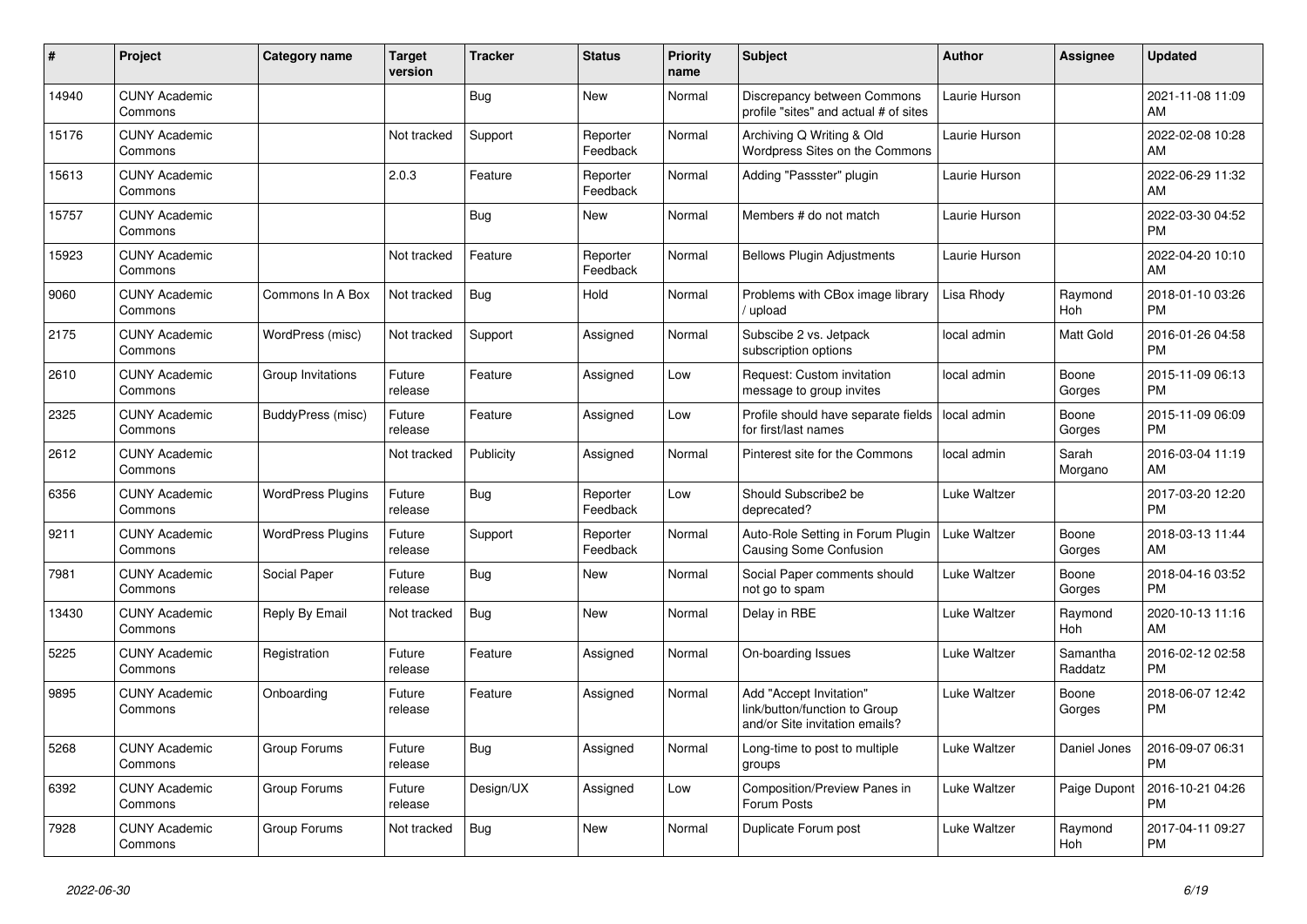| #     | Project                         | <b>Category name</b>      | <b>Target</b><br>version | <b>Tracker</b> | <b>Status</b>        | <b>Priority</b><br>name | <b>Subject</b>                                                                                                                                        | <b>Author</b>   | <b>Assignee</b>     | <b>Updated</b>                |
|-------|---------------------------------|---------------------------|--------------------------|----------------|----------------------|-------------------------|-------------------------------------------------------------------------------------------------------------------------------------------------------|-----------------|---------------------|-------------------------------|
| 5317  | <b>CUNY Academic</b><br>Commons | <b>Group Blogs</b>        | Not tracked              | Bug            | Reporter<br>Feedback | Normal                  | Notifications of New Post Didn't<br>Come                                                                                                              | Luke Waltzer    | Samantha<br>Raddatz | 2016-03-21 10:41<br><b>PM</b> |
| 6389  | <b>CUNY Academic</b><br>Commons | <b>BuddyPress Docs</b>    | Future<br>release        | Feature        | New                  | Low                     | Make Discussion Area Visible<br>When Editing a Doc                                                                                                    | Luke Waltzer    | Boone<br>Gorges     | 2016-10-21 04:16<br><b>PM</b> |
| 7624  | <b>CUNY Academic</b><br>Commons | BuddyPress (misc)         | Future<br>release        | Design/UX      | New                  | Normal                  | <b>BP</b> Notifications                                                                                                                               | Luke Waltzer    | Paige Dupont        | 2017-02-08 10:43<br><b>PM</b> |
| 6078  | <b>CUNY Academic</b><br>Commons | Blogs (BuddyPress)        | Future<br>release        | Feature        | New                  | Normal                  | <b>Explore Adding Network Blog</b><br>Metadata Plugin                                                                                                 | Luke Waltzer    | Luke Waltzer        | 2016-10-11 10:29<br><b>PM</b> |
| 8835  | <b>CUNY Academic</b><br>Commons | <b>Blogs (BuddyPress)</b> | Future<br>release        | Feature        | New                  | Normal                  | Extend cuny is shortlinks to sites                                                                                                                    | Luke Waltzer    | Boone<br>Gorges     | 2022-04-26 11:59<br>AM        |
| 6644  | <b>CUNY Academic</b><br>Commons |                           | Not tracked              | Bug            | Reporter<br>Feedback | High                    | White Screen at Login Pge                                                                                                                             | Luke Waltzer    | Raymond<br>Hoh      | 2016-11-21 10:34<br><b>PM</b> |
| 8211  | <b>CUNY Academic</b><br>Commons | <b>WordPress Themes</b>   | Future<br>release        | Feature        | New                  | Normal                  | Theme Suggestions: Material<br>Design-Inspired Themes                                                                                                 | Margaret Galvan | Margaret<br>Galvan  | 2017-08-07 02:48<br>PM.       |
| 8078  | <b>CUNY Academic</b><br>Commons | <b>WordPress Plugins</b>  | Future<br>release        | System Upgrade | Assigned             | Normal                  | <b>CommentPress Updates</b>                                                                                                                           | Margaret Galvan | Christian<br>Wach   | 2017-05-08 03:49<br>PM.       |
| 7828  | <b>CUNY Academic</b><br>Commons |                           | Not tracked              | Feature        | Assigned             | Normal                  | Theme Assessment 2017                                                                                                                                 | Margaret Galvan | Margaret<br>Galvan  | 2017-05-02 10:41<br><b>PM</b> |
| 12360 | <b>CUNY Academic</b><br>Commons | <b>WordPress Themes</b>   | Not tracked              | Bug            | Reporter<br>Feedback | Normal                  | site just says "DANTE We are<br>currently in maintenance mode,<br>please check back shortly."                                                         | Marilyn Weber   |                     | 2020-02-04 12:13<br><b>PM</b> |
| 14911 | <b>CUNY Academic</b><br>Commons | <b>WordPress Themes</b>   | Not tracked              | Support        | New                  | Normal                  | Twentytwentyone theme                                                                                                                                 | Marilyn Weber   |                     | 2021-10-28 10:37<br>AM        |
| 12741 | <b>CUNY Academic</b><br>Commons | <b>WordPress Plugins</b>  | Not tracked              | Support        | Reporter<br>Feedback | Normal                  | <b>Tableau Public Viz Block</b>                                                                                                                       | Marilyn Weber   | Raymond<br>Hoh      | 2020-05-12 11:00<br>AM.       |
| 14074 | <b>CUNY Academic</b><br>Commons | WordPress (misc)          | Not tracked              | Support        | Reporter<br>Feedback | Normal                  | page password protection problem                                                                                                                      | Marilyn Weber   |                     | 2021-03-02 11:03<br>AM        |
| 5050  | <b>CUNY Academic</b><br>Commons | Social Paper              | Future<br>release        | Feature        | New                  | Low                     | Making comments visible in SP<br>editing mode (SP suggestion #1)                                                                                      | Marilyn Weber   | Samantha<br>Raddatz | 2019-09-17 11:10<br><b>PM</b> |
| 5052  | <b>CUNY Academic</b><br>Commons | Social Paper              | Future<br>release        | Feature        | New                  | Low                     | Sentence by sentence or line by<br>line comments (SP suggestion #3)                                                                                   | Marilyn Weber   | Boone<br>Gorges     | 2016-02-11 10:24<br><b>PM</b> |
| 5053  | <b>CUNY Academic</b><br>Commons | Social Paper              | Future<br>release        | Feature        | New                  | Low                     | Scrollable menu to add readers<br>(SP suggestion #4)                                                                                                  | Marilyn Weber   | Samantha<br>Raddatz | 2016-04-21 05:21<br><b>PM</b> |
| 5058  | <b>CUNY Academic</b><br>Commons | Social Paper              | Future<br>release        | Feature        | New                  | Low                     | Can there be a clearer signal that<br>even when comments have<br>already been made you add<br>comments by clicking on the side?<br>(SP suggestion #5) | Marilyn Weber   | Samantha<br>Raddatz | 2016-02-11 10:24<br>PM        |
| 5199  | <b>CUNY Academic</b><br>Commons | Social Paper              | Future<br>release        | Feature        | New                  | Normal                  | add tables to the SP editor                                                                                                                           | Marilyn Weber   |                     | 2016-10-24 11:27<br>AM        |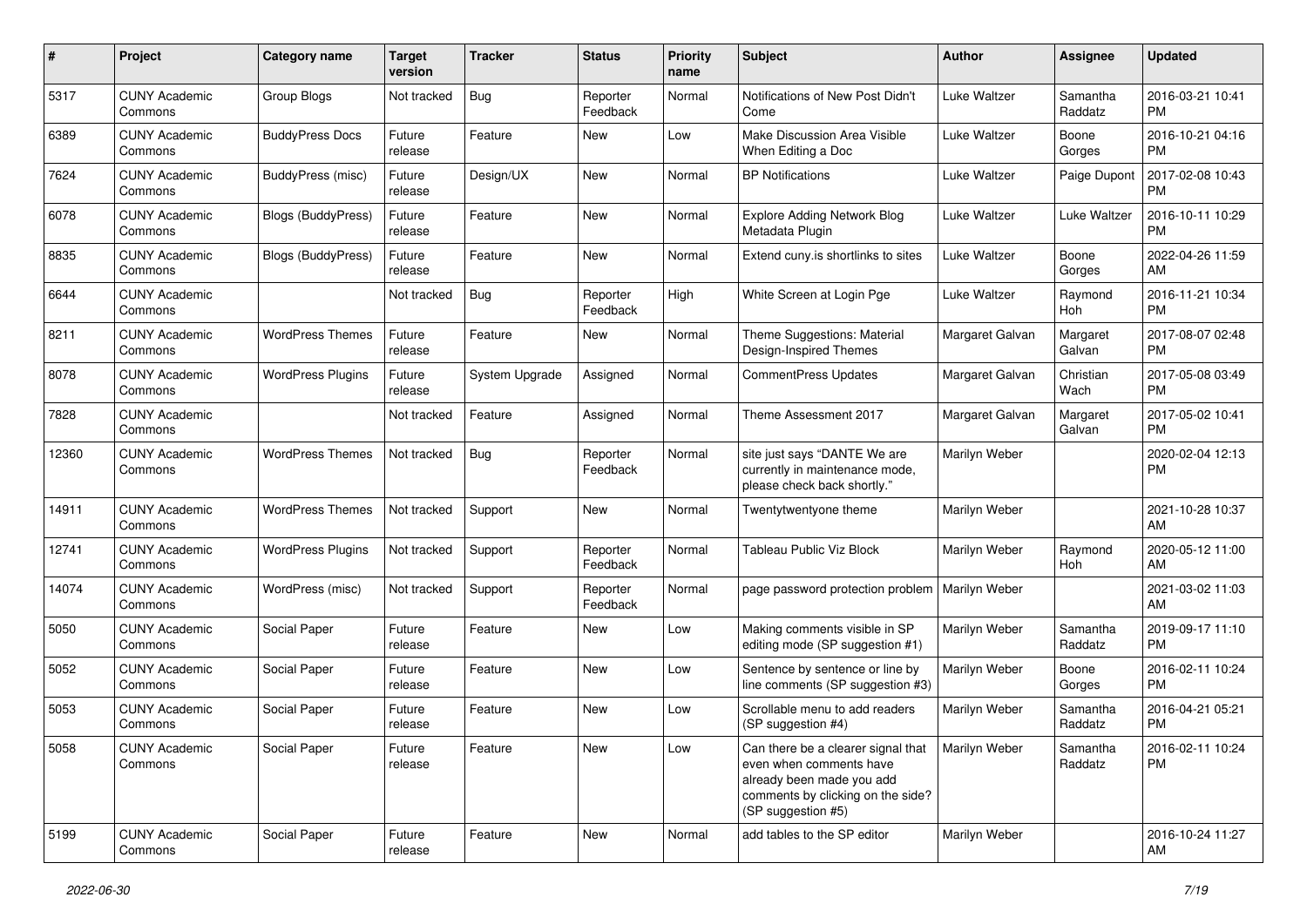| #     | <b>Project</b>                  | Category name              | <b>Target</b><br>version | <b>Tracker</b> | <b>Status</b>        | <b>Priority</b><br>name | <b>Subject</b>                                                     | <b>Author</b> | Assignee            | <b>Updated</b>                |
|-------|---------------------------------|----------------------------|--------------------------|----------------|----------------------|-------------------------|--------------------------------------------------------------------|---------------|---------------------|-------------------------------|
| 5205  | <b>CUNY Academic</b><br>Commons | Social Paper               | Future<br>release        | Feature        | <b>New</b>           | Normal                  | Social Paper folders                                               | Marilyn Weber |                     | 2016-02-11 10:24<br><b>PM</b> |
| 5282  | <b>CUNY Academic</b><br>Commons | Social Paper               | Future<br>release        | Bug            | New                  | Normal                  | Replying via email directs to paper<br>but not individual comment. | Marilyn Weber | Raymond<br>Hoh      | 2016-03-02 01:48<br><b>PM</b> |
| 5397  | <b>CUNY Academic</b><br>Commons | Social Paper               | Future<br>release        | Feature        | <b>New</b>           | Normal                  | frustrating to have to<br>enable/disable in SP                     | Marilyn Weber | Samantha<br>Raddatz | 2016-04-20 03:39<br><b>PM</b> |
| 13975 | <b>CUNY Academic</b><br>Commons | Social Paper               | Not tracked              | Support        | Reporter<br>Feedback | Normal                  | can't approve comments on Social<br>Paper paper                    | Marilyn Weber |                     | 2021-02-12 09:33<br>AM        |
| 10273 | <b>CUNY Academic</b><br>Commons | Registration               | Not tracked              | Support        | Reporter<br>Feedback | Normal                  | users combining CF and campus<br>address                           | Marilyn Weber |                     | 2019-09-18 10:58<br>AM        |
| 12382 | <b>CUNY Academic</b><br>Commons | Membership                 | Not tracked              | Support        | <b>New</b>           | Normal                  | Email request change                                               | Marilyn Weber | Marilyn<br>Weber    | 2020-02-06 12:56<br><b>PM</b> |
| 9835  | <b>CUNY Academic</b><br>Commons | Group Forums               | Future<br>release        | <b>Bug</b>     | Assigned             | Normal                  | add a "like" function?                                             | Marilyn Weber | <b>Erik Trainer</b> | 2018-06-05 01:49<br><b>PM</b> |
| 13328 | <b>CUNY Academic</b><br>Commons | Group Forums               | Not tracked              | <b>Bug</b>     | Reporter<br>Feedback | Normal                  | cross-posting in two related<br>groups                             | Marilyn Weber | Raymond<br>Hoh      | 2020-09-15 10:39<br><b>PM</b> |
| 5992  | <b>CUNY Academic</b><br>Commons | <b>Email Notifications</b> | Future<br>release        | Feature        | <b>New</b>           | Normal                  | Changing the From line of<br>autogenerated blog emails             | Marilyn Weber |                     | 2018-09-27 05:19<br><b>PM</b> |
| 11971 | <b>CUNY Academic</b><br>Commons | <b>Email Notifications</b> | Future<br>release        | Bug            | Reporter<br>Feedback | Low                     | Pictures obscured in emailed post<br>notifications                 | Marilyn Weber | Raymond<br>Hoh      | 2019-11-21 01:14<br><b>PM</b> |
| 12350 | <b>CUNY Academic</b><br>Commons | <b>Blogs (BuddyPress)</b>  | Not tracked              | Support        | Reporter<br>Feedback | Normal                  | URL creation problem                                               | Marilyn Weber |                     | 2020-02-03 11:27<br>AM        |
| 8607  | <b>CUNY Academic</b><br>Commons |                            | Not tracked              | Support        | <b>New</b>           | Normal                  | Paypal?                                                            | Marilyn Weber | Matt Gold           | 2018-05-15 01:37<br><b>PM</b> |
| 9207  | <b>CUNY Academic</b><br>Commons |                            | Future<br>release        | Support        | Reporter<br>Feedback | Normal                  | display dashboards made in<br>Tableau?                             | Marilyn Weber | Boone<br>Gorges     | 2018-04-10 10:42<br>AM        |
| 10657 | <b>CUNY Academic</b><br>Commons |                            | Not tracked              | Support        | Reporter<br>Feedback | Normal                  | child theme problems                                               | Marilyn Weber |                     | 2018-11-08 01:19<br><b>PM</b> |
| 11149 | <b>CUNY Academic</b><br>Commons |                            | Not tracked              | Support        | Reporter<br>Feedback | Normal                  | comments getting blocked                                           | Marilyn Weber | Raymond<br>Hoh      | 2019-03-26 11:40<br>AM        |
| 11509 | <b>CUNY Academic</b><br>Commons |                            | Not tracked              | Support        | Reporter<br>Feedback | Normal                  | deleted Page causing a Menu<br>problem?                            | Marilyn Weber |                     | 2019-06-04 09:54<br>AM        |
| 11519 | <b>CUNY Academic</b><br>Commons |                            | Not tracked              | Support        | Assigned             | Normal                  | comment option not appearing                                       | Marilyn Weber |                     | 2019-09-24 10:28<br>AM        |
| 11771 | <b>CUNY Academic</b><br>Commons |                            | Not tracked              | Support        | Reporter<br>Feedback | Normal                  | post displays in sections                                          | Marilyn Weber |                     | 2019-08-20 10:34<br>AM        |
| 11787 | <b>CUNY Academic</b><br>Commons |                            | Not tracked              | Support        | Reporter<br>Feedback | Normal                  | automated comments notifications<br>on ZenDesk                     | Marilyn Weber |                     | 2019-08-26 06:18<br><b>PM</b> |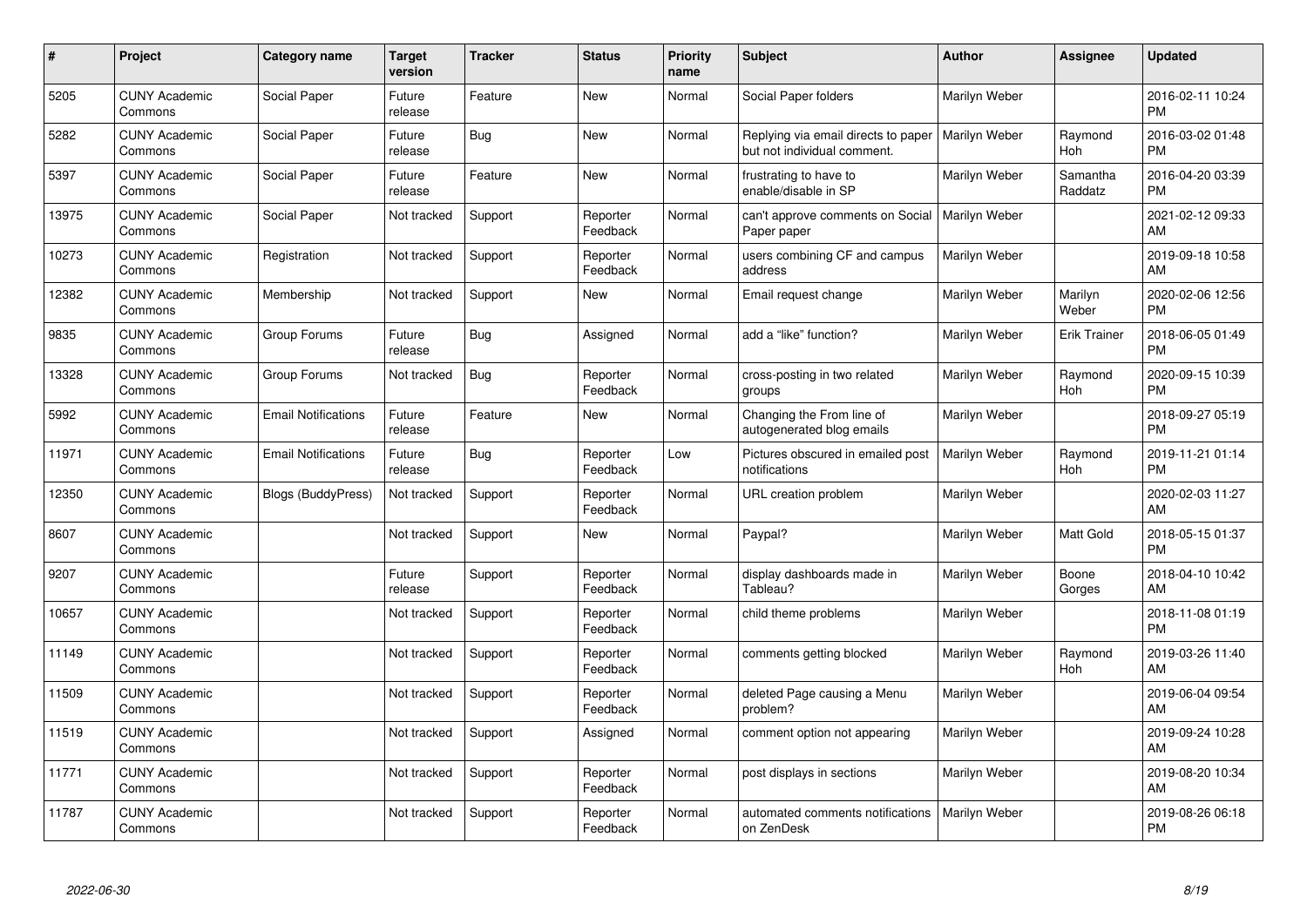| $\vert$ # | Project                         | Category name | <b>Target</b><br>version | <b>Tracker</b> | <b>Status</b>        | <b>Priority</b><br>name | <b>Subject</b>                                                    | <b>Author</b> | <b>Assignee</b> | <b>Updated</b>                |
|-----------|---------------------------------|---------------|--------------------------|----------------|----------------------|-------------------------|-------------------------------------------------------------------|---------------|-----------------|-------------------------------|
| 11848     | <b>CUNY Academic</b><br>Commons |               | Not tracked              | Support        | Hold                 | Normal                  | a Dean of Faculty wants to share<br>a large file                  | Marilyn Weber |                 | 2019-09-24 08:44<br>AM        |
| 12352     | <b>CUNY Academic</b><br>Commons |               | Not tracked              | Support        | <b>New</b>           | Normal                  | "posts list" page builder block<br>option                         | Marilyn Weber |                 | 2020-02-03 01:29<br><b>PM</b> |
| 13034     | <b>CUNY Academic</b><br>Commons |               | Not tracked              | Support        | Reporter<br>Feedback | Normal                  | a site is asking people to join the<br>Commons to get a download  | Marilyn Weber |                 | 2020-07-12 07:23<br>AM        |
| 13255     | <b>CUNY Academic</b><br>Commons |               | Not tracked              | Support        | Reporter<br>Feedback | Normal                  | Accessibility problems                                            | Marilyn Weber |                 | 2020-09-01 05:48<br><b>PM</b> |
| 13286     | <b>CUNY Academic</b><br>Commons |               | Not tracked              | Support        | <b>New</b>           | Normal                  | problem connecting with<br>WordPress app                          | Marilyn Weber | Raymond<br>Hoh  | 2020-09-08 11:16<br><b>AM</b> |
| 13912     | <b>CUNY Academic</b><br>Commons |               | Not tracked              | Feature        | Hold                 | Low                     | posting "missed schedule"                                         | Marilyn Weber |                 | 2021-02-23 10:46<br>AM        |
| 14398     | <b>CUNY Academic</b><br>Commons |               | Not tracked              | Support        | Reporter<br>Feedback | Normal                  | Events plug-in notification problem                               | Marilyn Weber |                 | 2021-05-11 11:21<br>AM        |
| 14784     | <b>CUNY Academic</b><br>Commons |               |                          | Support        | Reporter<br>Feedback | Normal                  | User report of logo problem when<br>using Customizer theme        | Marilyn Weber |                 | 2021-09-17 10:25<br>AM        |
| 14900     | <b>CUNY Academic</b><br>Commons |               | Not tracked              | Support        | Reporter<br>Feedback | Normal                  | previous theme?                                                   | Marilyn Weber |                 | 2021-10-25 10:31<br>AM        |
| 15045     | <b>CUNY Academic</b><br>Commons |               |                          | Support        | <b>New</b>           | Normal                  | no result for KCeL in the search<br>box on the commons            | Marilyn Weber |                 | 2021-12-10 11:29<br>AM        |
| 15169     | <b>CUNY Academic</b><br>Commons |               | 2.0.3                    | Support        | Reporter<br>Feedback | Normal                  | new Prelude website zipfiles for<br>custom theme and other files. | Marilyn Weber |                 | 2022-06-29 11:32<br>AM        |
| 15260     | <b>CUNY Academic</b><br>Commons |               |                          | Support        | Reporter<br>Feedback | Normal                  | Diacritical markings   European<br><b>Stages</b>                  | Marilyn Weber |                 | 2022-02-04 08:16<br>AM        |
| 15370     | <b>CUNY Academic</b><br>Commons |               |                          | Support        | Reporter<br>Feedback | Normal                  | All-in-One Event Calendar?                                        | Marilyn Weber |                 | 2022-02-17 11:03<br>AM        |
| 15565     | <b>CUNY Academic</b><br>Commons |               |                          | Support        | <b>New</b>           | Normal                  | Events - send updates to an email<br>listserv                     | Marilyn Weber |                 | 2022-03-10 01:06<br><b>PM</b> |
| 15655     | <b>CUNY Academic</b><br>Commons |               | 2.0.3                    | Support        | Reporter<br>Feedback | Normal                  | Event Aggregator plugin?                                          | Marilyn Weber |                 | 2022-06-29 11:32<br><b>AM</b> |
| 15685     | <b>CUNY Academic</b><br>Commons |               |                          | Support        | <b>New</b>           | High                    | problem with chrome?                                              | Marilyn Weber |                 | 2022-04-25 03:40<br><b>PM</b> |
| 15816     | <b>CUNY Academic</b><br>Commons |               | Not tracked              | Support        | New                  | Normal                  | slow loading at SPS                                               | Marilyn Weber |                 | 2022-04-05 01:26<br><b>PM</b> |
| 16099     | <b>CUNY Academic</b><br>Commons |               |                          | Support        | Reporter<br>Feedback | Normal                  | request for Newsletter Glue                                       | Marilyn Weber |                 | 2022-05-13 12:14<br><b>PM</b> |
| 16110     | <b>CUNY Academic</b><br>Commons |               |                          | Support        | Reporter<br>Feedback | Normal                  | remove Creative Commons<br>license from pages?                    | Marilyn Weber | Raymond<br>Hoh  | 2022-05-17 06:11<br>PM        |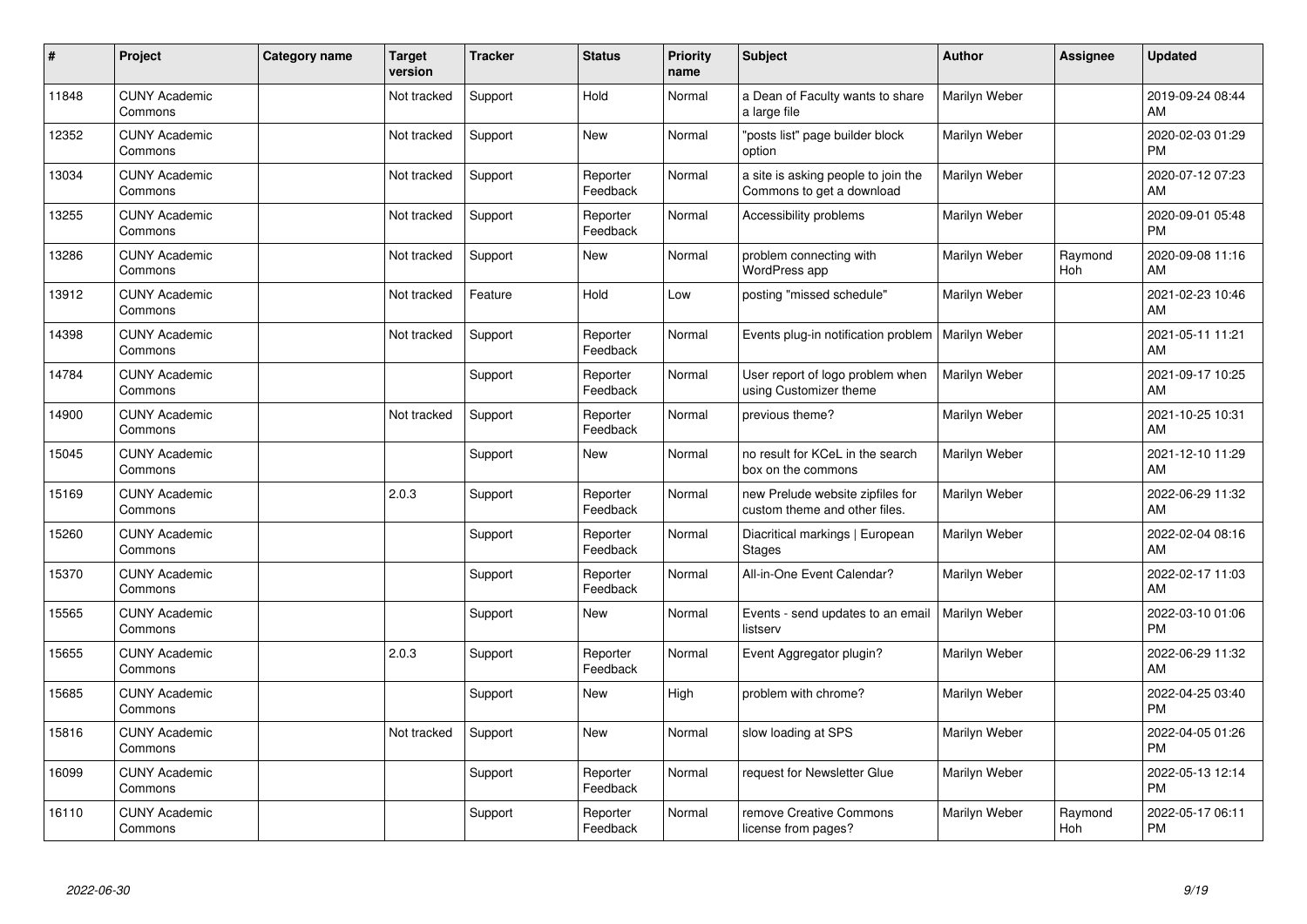| $\#$  | Project                         | <b>Category name</b>     | <b>Target</b><br>version | <b>Tracker</b> | <b>Status</b>        | <b>Priority</b><br>name | <b>Subject</b>                                                                                   | <b>Author</b>    | <b>Assignee</b>     | <b>Updated</b>                |
|-------|---------------------------------|--------------------------|--------------------------|----------------|----------------------|-------------------------|--------------------------------------------------------------------------------------------------|------------------|---------------------|-------------------------------|
| 10769 | <b>CUNY Academic</b><br>Commons | <b>WordPress Themes</b>  | Not tracked              | <b>Bug</b>     | Reporter<br>Feedback | Normal                  | 2011 Theme Sidebar                                                                               | Mark Webb        |                     | 2018-12-04 04:09<br><b>PM</b> |
| 11120 | <b>CUNY Academic</b><br>Commons | <b>WordPress Plugins</b> | Not tracked              | Bug            | Reporter<br>Feedback | Normal                  | Events Manager Events Not<br>Showing Up                                                          | Mark Webb        |                     | 2019-02-27 04:10<br><b>PM</b> |
| 10262 | <b>CUNY Academic</b><br>Commons |                          | Not tracked              | Bug            | Reporter<br>Feedback | Normal                  | Newsletter Plugin: Broken Image<br>at Bottom of All Newsletters                                  | Mark Webb        | Raymond<br>Hoh      | 2018-08-30 05:17<br><b>PM</b> |
| 10678 | <b>CUNY Academic</b><br>Commons |                          | Not tracked              | <b>Bug</b>     | Reporter<br>Feedback | High                    | Newsletter Plugin Not Sending<br><b>Out Newsletters</b>                                          | Mark Webb        | Boone<br>Gorges     | 2019-09-16 09:38<br><b>PM</b> |
| 4986  | <b>CUNY Academic</b><br>Commons | ZenDesk                  | Not tracked              | Support        | Assigned             | Normal                  | Prepare documentation for<br>Zendesk re web widget                                               | Matt Gold        | Samantha<br>Raddatz | 2016-02-25 03:09<br><b>PM</b> |
| 412   | <b>CUNY Academic</b><br>Commons | <b>WordPress Themes</b>  | Future<br>release        | Feature        | Assigned             | Normal                  | <b>Featured Themes</b>                                                                           | <b>Matt Gold</b> | Dominic<br>Giglio   | 2015-01-05 08:44<br><b>PM</b> |
| 364   | <b>CUNY Academic</b><br>Commons | <b>WordPress Plugins</b> | Future<br>release        | Feature        | <b>New</b>           | Normal                  | <b>Bulletin Board</b>                                                                            | <b>Matt Gold</b> |                     | 2015-01-05 08:50<br><b>PM</b> |
| 497   | <b>CUNY Academic</b><br>Commons | <b>WordPress Plugins</b> | Future<br>release        | Feature        | Assigned             | Normal                  | Drag and Drop Ordering on<br>Gallery Post Plugin                                                 | Matt Gold        | Ron Rennick         | 2015-11-09 06:18<br><b>PM</b> |
| 658   | <b>CUNY Academic</b><br>Commons | <b>WordPress Plugins</b> | Future<br>release        | Feature        | Assigned             | Normal                  | Rebulid Sitewide Tag Suggestion                                                                  | Matt Gold        | Boone<br>Gorges     | 2015-01-05 08:47<br><b>PM</b> |
| 1562  | <b>CUNY Academic</b><br>Commons | <b>WordPress Plugins</b> | Future<br>release        | Feature        | Assigned             | Low                     | Play with NYT Collaborative<br>Authoring Tool                                                    | <b>Matt Gold</b> | Boone<br>Gorges     | 2015-01-05 08:47<br><b>PM</b> |
| 2223  | <b>CUNY Academic</b><br>Commons | <b>WordPress Plugins</b> | Future<br>release        | Feature        | Assigned             | Low                     | Add Participad to the CUNY<br><b>Academic Commons</b>                                            | Matt Gold        | Boone<br>Gorges     | 2014-09-17 10:03<br><b>PM</b> |
| 9947  | <b>CUNY Academic</b><br>Commons | <b>WordPress Plugins</b> | Future<br>release        | Feature        | Reporter<br>Feedback | Normal                  | Install H5P quiz plugin                                                                          | Matt Gold        | Boone<br>Gorges     | 2018-09-11 11:01<br>AM        |
| 287   | <b>CUNY Academic</b><br>Commons | WordPress (misc)         | Future<br>release        | Feature        | Assigned             | Normal                  | Create troubleshooting tool for<br>account sign-up                                               | <b>Matt Gold</b> | Boone<br>Gorges     | 2015-11-09 06:17<br><b>PM</b> |
| 365   | <b>CUNY Academic</b><br>Commons | WordPress (misc)         | Future<br>release        | Feature        | Assigned             | Normal                  | <b>Create Mouseover Tooltips</b><br>throughout Site                                              | <b>Matt Gold</b> | <b>Chris Stein</b>  | 2015-11-09 06:18<br><b>PM</b> |
| 636   | <b>CUNY Academic</b><br>Commons | WordPress (misc)         | Not tracked              | Support        | Assigned             | Normal                  | Create Lynda.com-like Table of<br><b>Contents for Prospective Tutorial</b><br><b>Screencasts</b> | Matt Gold        | scott voth          | 2016-02-23 03:12<br><b>PM</b> |
| 1105  | <b>CUNY Academic</b><br>Commons | WordPress (misc)         | Future<br>release        | Feature        | Assigned             | Normal                  | Rephrase Blog Privacy Options                                                                    | <b>Matt Gold</b> | Samantha<br>Raddatz | 2015-11-09 06:19<br><b>PM</b> |
| 3657  | <b>CUNY Academic</b><br>Commons | WordPress (misc)         | Not tracked              | Feature        | New                  | Normal                  | Create alert for GC email<br>addresses                                                           | Matt Gold        | Matt Gold           | 2016-04-14 11:29<br><b>PM</b> |
| 3759  | <b>CUNY Academic</b><br>Commons | WordPress (misc)         | Future<br>release        | Feature        | Assigned             | Normal                  | Review Interface for Adding Users<br>to Blogs                                                    | Matt Gold        | Boone<br>Gorges     | 2015-03-24 05:52<br><b>PM</b> |
| 10040 | <b>CUNY Academic</b><br>Commons | WordPress (misc)         | Not tracked              | Bug            | Reporter<br>Feedback | Normal                  | User doesn't see full list of themes                                                             | <b>Matt Gold</b> | Boone<br>Gorges     | 2018-07-25 10:12<br>AM        |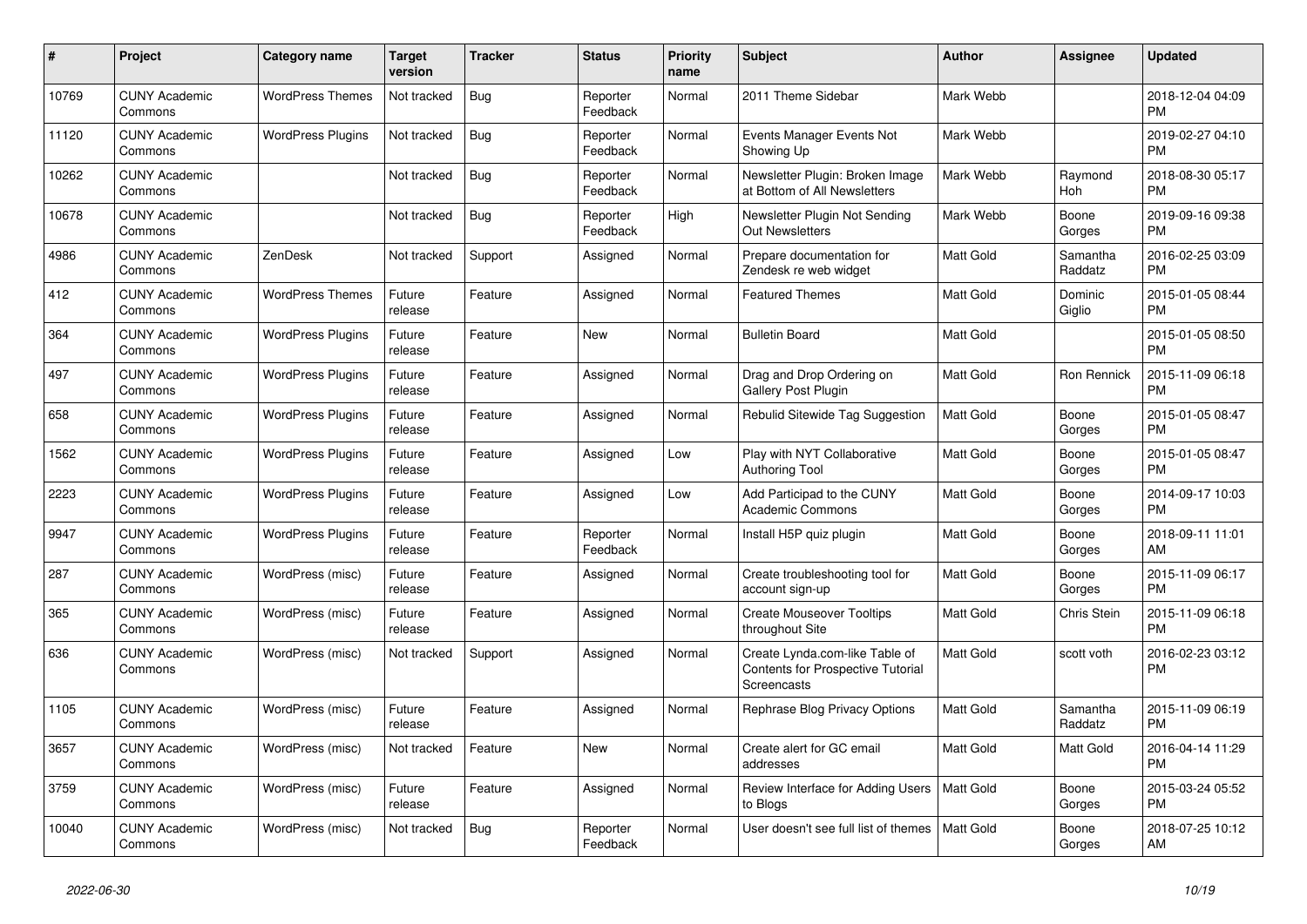| $\#$ | Project                         | <b>Category name</b>    | Target<br>version | <b>Tracker</b> | <b>Status</b>        | Priority<br>name | <b>Subject</b>                                                    | <b>Author</b>    | <b>Assignee</b>     | <b>Updated</b>                |
|------|---------------------------------|-------------------------|-------------------|----------------|----------------------|------------------|-------------------------------------------------------------------|------------------|---------------------|-------------------------------|
| 9941 | <b>CUNY Academic</b><br>Commons | Wiki                    | Not tracked       | Support        | Assigned             | Normal           | Wiki functionality                                                | <b>Matt Gold</b> | Boone<br>Gorges     | 2018-06-26 10:57<br>AM        |
| 4661 | <b>CUNY Academic</b><br>Commons | <b>User Experience</b>  | Future<br>release | Bug            | Assigned             | Normal           | Simplify Events text                                              | <b>Matt Gold</b> | Samantha<br>Raddatz | 2015-10-02 09:06<br><b>PM</b> |
| 5316 | <b>CUNY Academic</b><br>Commons | User Experience         | Future<br>release | Feature        | Assigned             | Normal           | Prompt user email address<br>updates                              | Matt Gold        | Stephen Real        | 2016-12-21 03:30<br><b>PM</b> |
| 6298 | <b>CUNY Academic</b><br>Commons | User Experience         | Not tracked       | Design/UX      | Assigned             | Normal           | Examine data from survey                                          | <b>Matt Gold</b> | Margaret<br>Galvan  | 2016-10-14 12:16<br><b>PM</b> |
| 3090 | <b>CUNY Academic</b><br>Commons | Twitter page            | Future<br>release | Feature        | Assigned             | Normal           | Prevent Retweets from showing<br>up on Commons twitter page       | <b>Matt Gold</b> | <b>Tahir Butt</b>   | 2016-10-24 11:31<br>AM        |
| 8666 | <b>CUNY Academic</b><br>Commons | Teaching                | Not tracked       | Documentation  | Assigned             | Normal           | Create Teaching on the Commons<br>Resource Page                   | <b>Matt Gold</b> | Laurie Hurson       | 2019-09-23 03:16<br><b>PM</b> |
| 6426 | <b>CUNY Academic</b><br>Commons | Spam/Spam<br>Prevention | Future<br>release | Feature        | Assigned             | Normal           | Force captcha on all comments?                                    | Matt Gold        | <b>Tahir Butt</b>   | 2016-10-24 02:06<br><b>PM</b> |
| 8898 | <b>CUNY Academic</b><br>Commons | Social Paper            | Not tracked       | Feature        | Assigned             | Normal           | Usage data on docs and social<br>paper                            | <b>Matt Gold</b> | Matt Gold           | 2017-11-16 11:32<br>AM        |
| 3662 | <b>CUNY Academic</b><br>Commons | SEO                     | Future<br>release | Feature        | Assigned             | Normal           | Duplicate Content/SEO/Google<br>issues                            | <b>Matt Gold</b> | Raymond<br>Hoh      | 2015-04-13 04:37<br><b>PM</b> |
| 3369 | <b>CUNY Academic</b><br>Commons | Reply By Email          | Not tracked       | Outreach       | Hold                 | Normal           | Release reply by email to WP<br>plugin directory                  | <b>Matt Gold</b> | Raymond<br>Hoh      | 2016-03-01 12:46<br><b>PM</b> |
| 6671 | <b>CUNY Academic</b><br>Commons | Reply By Email          | Not tracked       | Bug            | Assigned             | Normal           | "Post too often" RBE error<br>message                             | Matt Gold        | Raymond<br>Hoh      | 2016-11-11 09:55<br>AM        |
| 8976 | <b>CUNY Academic</b><br>Commons | Reply By Email          | Not tracked       | Feature        | Assigned             | Normal           | Package RBE new topics posting?                                   | <b>Matt Gold</b> | Raymond<br>Hoh      | 2017-12-04 02:34<br><b>PM</b> |
| 8991 | <b>CUNY Academic</b><br>Commons | Reply By Email          | Not tracked       | Bug            | Hold                 | Normal           | RBE duplicate email message<br>issue                              | Matt Gold        | Raymond<br>Hoh      | 2018-02-18 08:53<br><b>PM</b> |
| 370  | <b>CUNY Academic</b><br>Commons | Registration            | Future<br>release | Feature        | Assigned             | High             | <b>Guest Accounts</b>                                             | Matt Gold        | Matt Gold           | 2015-04-09 09:33<br><b>PM</b> |
| 940  | <b>CUNY Academic</b><br>Commons | Redmine                 | Future<br>release | Feature        | Assigned             | Low              | Communication with users after<br>releases                        | <b>Matt Gold</b> | Dominic<br>Giglio   | 2012-09-09 04:36<br><b>PM</b> |
| 6014 | <b>CUNY Academic</b><br>Commons | Publicity               | Future<br>release | Publicity      | Reporter<br>Feedback | Normal           | Google search listing                                             | Matt Gold        | Boone<br>Gorges     | 2016-09-21 03:48<br><b>PM</b> |
| 6115 | <b>CUNY Academic</b><br>Commons | Publicity               | Not tracked       | Feature        | Assigned             | Normal           | create digital signage for GC                                     | <b>Matt Gold</b> | scott voth          | 2016-10-11 10:09<br><b>PM</b> |
| 2013 | <b>CUNY Academic</b><br>Commons | Public Portfolio        | Future<br>release | Feature        | Assigned             | Low              | Have Profile Privacy Options show<br>up only for filled-in fields | Matt Gold        | Boone<br>Gorges     | 2015-11-09 06:09<br><b>PM</b> |
| 3042 | CUNY Academic<br>Commons        | <b>Public Portfolio</b> | Future<br>release | Feature        | Assigned             | Normal           | Browsing member interests                                         | <b>Matt Gold</b> | Boone<br>Gorges     | 2015-03-21 09:04<br><b>PM</b> |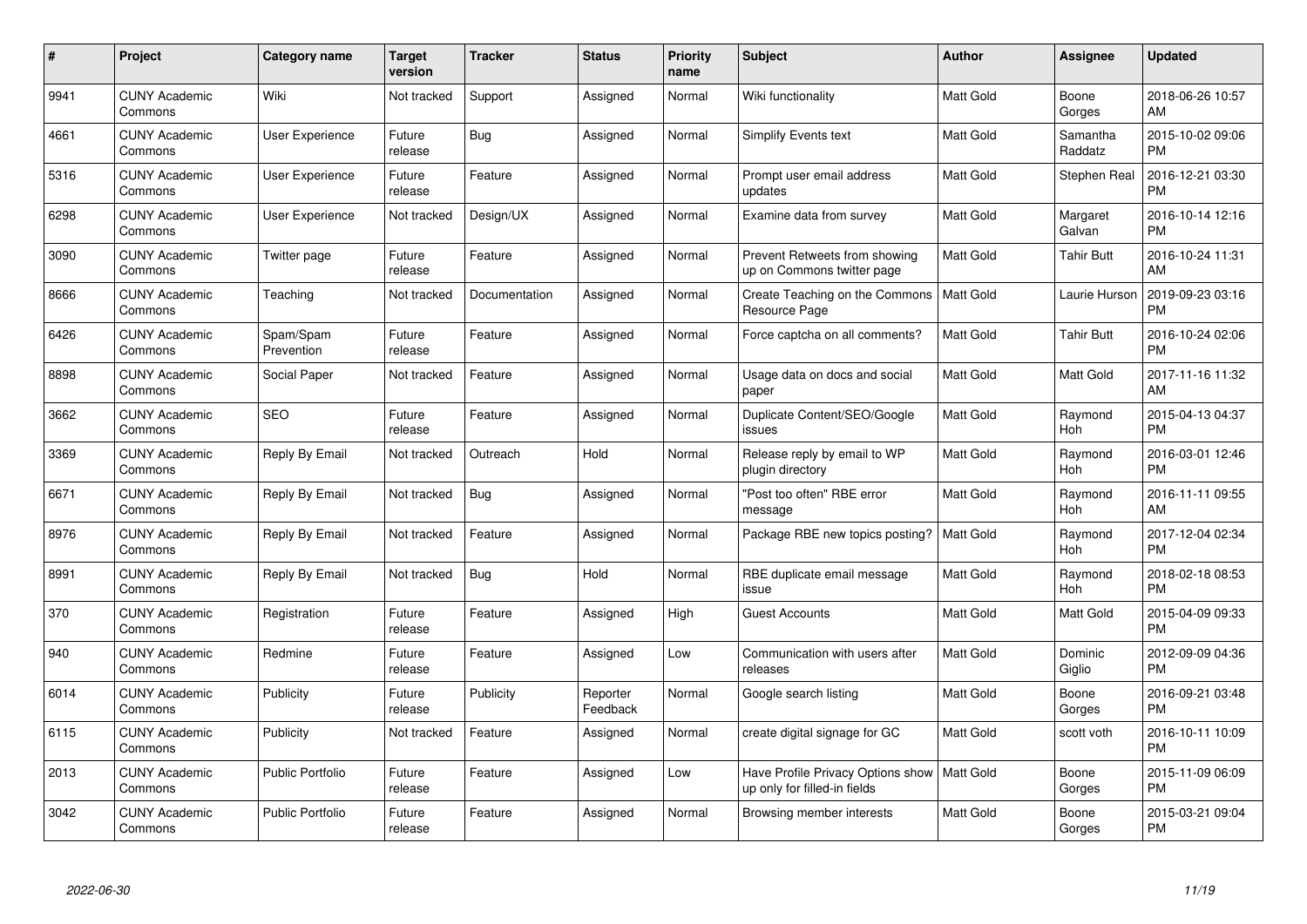| #     | Project                         | <b>Category name</b>    | <b>Target</b><br>version | <b>Tracker</b> | <b>Status</b>        | Priority<br>name | <b>Subject</b>                                                               | Author           | <b>Assignee</b>     | <b>Updated</b>                |
|-------|---------------------------------|-------------------------|--------------------------|----------------|----------------------|------------------|------------------------------------------------------------------------------|------------------|---------------------|-------------------------------|
| 3220  | <b>CUNY Academic</b><br>Commons | <b>Public Portfolio</b> | Future<br>release        | Feature        | Assigned             | Normal           | Add indent/outdent option to<br>Formatting Buttons on Profile<br>Page        | <b>Matt Gold</b> | Boone<br>Gorges     | 2014-05-21 10:39<br><b>PM</b> |
| 3768  | <b>CUNY Academic</b><br>Commons | <b>Public Portfolio</b> | Future<br>release        | Feature        | Assigned             | Normal           | Institutions/Past positions on<br>public portfolios                          | <b>Matt Gold</b> | Boone<br>Gorges     | 2018-04-23 10:44<br>AM        |
| 3770  | <b>CUNY Academic</b><br>Commons | <b>Public Portfolio</b> | Future<br>release        | Feature        | Assigned             | Normal           | Improve Layout/Formatting of<br>Positions Area on Public Portfolios          | <b>Matt Gold</b> | <b>Chris Stein</b>  | 2015-04-01 09:17<br><b>PM</b> |
| 4404  | <b>CUNY Academic</b><br>Commons | <b>Public Portfolio</b> | Future<br>release        | Design/UX      | Assigned             | Normal           | Change color of permissions info<br>on portfolio editing interface           | Matt Gold        | Samantha<br>Raddatz | 2015-08-11 05:28<br><b>PM</b> |
| 5955  | <b>CUNY Academic</b><br>Commons | Outreach                | Future<br>release        | Feature        | Assigned             | Normal           | Create auto-newsletter for<br>commons members                                | Matt Gold        | Luke Waltzer        | 2016-08-30 10:34<br>AM        |
| 9028  | <b>CUNY Academic</b><br>Commons | Onboarding              | Future<br>release        | Feature        | Assigned             | Normal           | suggest groups to new members<br>during the registration process             | <b>Matt Gold</b> | Chris Stein         | 2018-10-24 12:34<br><b>PM</b> |
| 3517  | <b>CUNY Academic</b><br>Commons | My Commons              | Future<br>release        | Feature        | Assigned             | Normal           | Mute/Unmute My Commons<br>updates                                            | Matt Gold        | Raymond<br>Hoh      | 2015-11-09 01:19<br><b>PM</b> |
| 3536  | <b>CUNY Academic</b><br>Commons | My Commons              | Future<br>release        | Feature        | Assigned             | Normal           | Infinite Scroll on My Commons<br>page                                        | Matt Gold        | Raymond<br>Hoh      | 2015-04-13 04:42<br><b>PM</b> |
| 3577  | <b>CUNY Academic</b><br>Commons | My Commons              | Future<br>release        | Design/UX      | Assigned             | Normal           | Replies to items in My Commons                                               | <b>Matt Gold</b> | Raymond<br>Hoh      | 2015-04-09 05:19<br><b>PM</b> |
| 4980  | <b>CUNY Academic</b><br>Commons | Home Page               | Future<br>release        | Feature        | Assigned             | Normal           | CAC Featured Content -- Adding<br>Randomization                              | <b>Matt Gold</b> | Boone<br>Gorges     | 2016-12-12 03:01<br><b>PM</b> |
| 6995  | <b>CUNY Academic</b><br>Commons | Home Page               | Not tracked              | Bug            | Assigned             | Normal           | member filter on homepage not<br>working                                     | Matt Gold        | Raymond<br>Hoh      | 2016-12-11 09:46<br><b>PM</b> |
| 1544  | <b>CUNY Academic</b><br>Commons | Groups (misc)           | Future<br>release        | Feature        | Reporter<br>Feedback | Normal           | Group Filtering and Sorting                                                  | <b>Matt Gold</b> | Chris Stein         | 2019-03-01 02:25<br><b>PM</b> |
| 7115  | <b>CUNY Academic</b><br>Commons | Groups (misc)           | Future<br>release        | Feature        | Reporter<br>Feedback | Normal           | make licensing info clear during<br>group creation                           | <b>Matt Gold</b> | Raymond<br>Hoh      | 2020-12-08 11:32<br>AM        |
| 9015  | <b>CUNY Academic</b><br>Commons | Groups (misc)           | Not tracked              | Outreach       | Assigned             | Normal           | Email group admins the email<br>addresses of their groups                    | <b>Matt Gold</b> | Matt Gold           | 2018-01-02 09:54<br>AM        |
| 1456  | <b>CUNY Academic</b><br>Commons | Group Invitations       | Future<br>release        | Feature        | Reporter<br>Feedback | Low              | Invite to Group Button from Profile<br>Field                                 | <b>Matt Gold</b> | Samantha<br>Raddatz | 2015-11-09 05:59<br><b>PM</b> |
| 3308  | <b>CUNY Academic</b><br>Commons | Group Invitations       | Future<br>release        | Feature        | Assigned             | Normal           | Allow members to rescind group<br>invitations                                | <b>Matt Gold</b> | Boone<br>Gorges     | 2015-04-01 08:53<br><b>PM</b> |
| 3419  | <b>CUNY Academic</b><br>Commons | Group Invitations       | 1.6.14                   | Bug            | Testing<br>Required  | Normal           | Neatening the display of<br>messages on group requests                       | Matt Gold        | Boone<br>Gorges     | 2014-09-01 09:29<br><b>PM</b> |
| 10659 | <b>CUNY Academic</b><br>Commons | Group Forums            | Future<br>release        | Feature        | Assigned             | Normal           | Post to multiple groups via email                                            | Matt Gold        | Raymond<br>Hoh      | 2018-11-15 12:54<br>AM        |
| 1192  | <b>CUNY Academic</b><br>Commons | Group Files             | Future<br>release        | Feature        | Assigned             | Low              | When posting group files, allow<br>users to add a category without<br>saving | Matt Gold        | Raymond<br>Hoh      | 2015-11-09 05:53<br>PM        |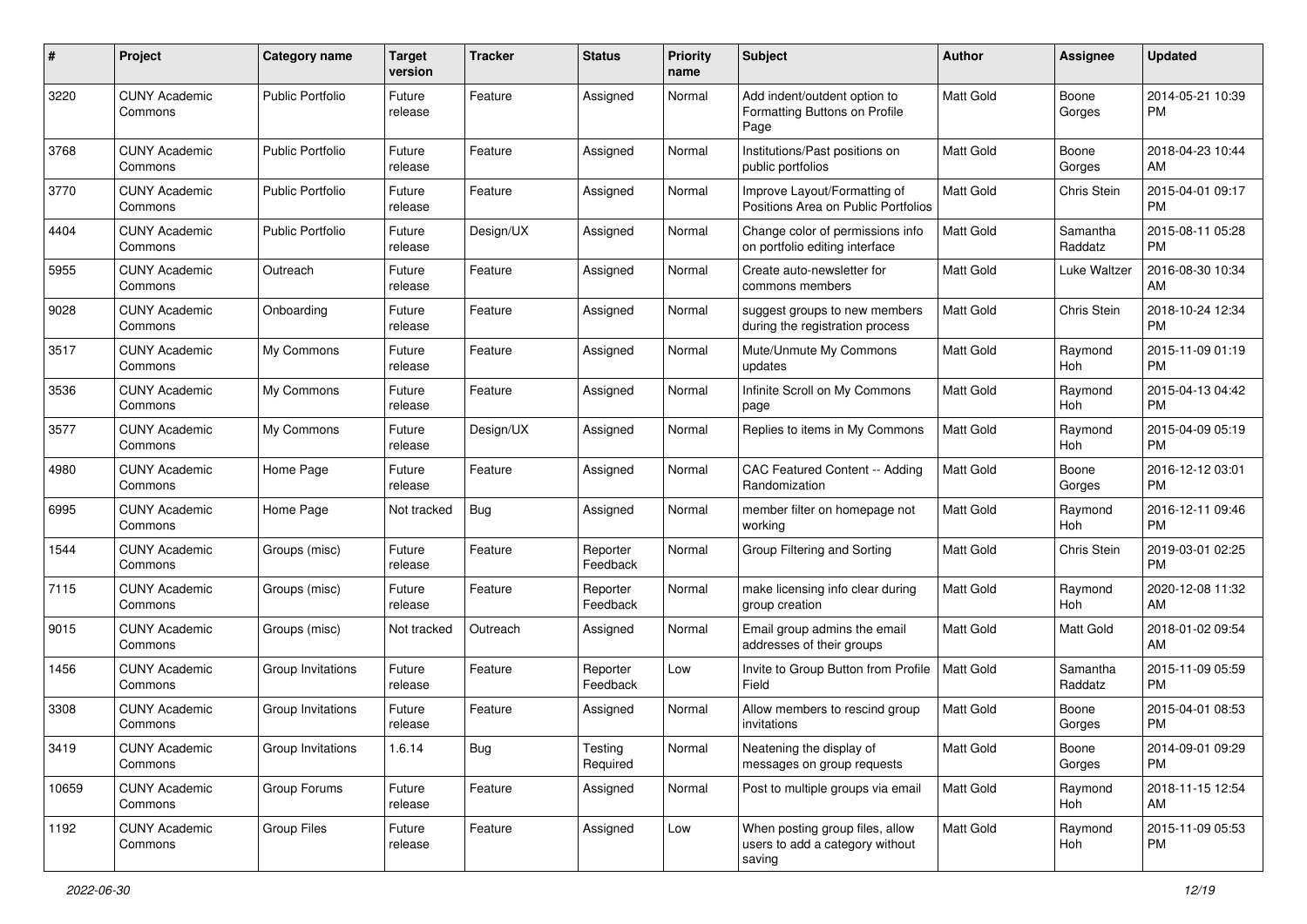| #     | Project                         | <b>Category name</b>       | Target<br>version | <b>Tracker</b> | <b>Status</b>        | Priority<br>name | <b>Subject</b>                                                                | <b>Author</b>    | <b>Assignee</b>     | <b>Updated</b>                |
|-------|---------------------------------|----------------------------|-------------------|----------------|----------------------|------------------|-------------------------------------------------------------------------------|------------------|---------------------|-------------------------------|
| 3080  | <b>CUNY Academic</b><br>Commons | <b>Group Files</b>         | Future<br>release | Feature        | Assigned             | Low              | Create a system to keep track of<br>file changes                              | Matt Gold        | Boone<br>Gorges     | 2014-02-26 10:04<br>PM.       |
| 3354  | <b>CUNY Academic</b><br>Commons | <b>Group Files</b>         | Future<br>release | Feature        | Assigned             | Low              | Allow Group Download of Multiple<br><b>Selected Files</b>                     | <b>Matt Gold</b> | <b>Chris Stein</b>  | 2014-08-01 08:50<br>AM        |
| 653   | <b>CUNY Academic</b><br>Commons | Group Blogs                | Future<br>release | Feature        | Assigned             | Normal           | Redesign Integration of Groups<br>and Blogs                                   | Matt Gold        | Samantha<br>Raddatz | 2015-11-09 05:40<br><b>PM</b> |
| 8756  | <b>CUNY Academic</b><br>Commons | <b>Group Blogs</b>         | Future<br>release | Feature        | Hold                 | Normal           | Connect multiple blogs to one<br>group?                                       | <b>Matt Gold</b> | Boone<br>Gorges     | 2017-09-30 10:42<br>AM        |
| 4053  | <b>CUNY Academic</b><br>Commons | Events                     | Future<br>release | Feature        | Assigned             | Normal           | Create new tab for past events                                                | Matt Gold        | Boone<br>Gorges     | 2015-05-12 02:10<br><b>PM</b> |
| 4238  | <b>CUNY Academic</b><br>Commons | Events                     | Future<br>release | Feature        | Assigned             | Normal           | Copy Events to Other Groups?                                                  | Matt Gold        | Boone<br>Gorges     | 2015-07-02 10:08<br><b>AM</b> |
| 4903  | <b>CUNY Academic</b><br>Commons | Events                     | Future<br>release | Design/UX      | Assigned             | Normal           | Improving visual appearance of<br>event calendars                             | <b>Matt Gold</b> | Boone<br>Gorges     | 2016-10-13 11:51<br>AM        |
| 5016  | <b>CUNY Academic</b><br>Commons | Events                     | Future<br>release | Feature        | Assigned             | Low              | Allow comments to be posted on<br>events                                      | <b>Matt Gold</b> | Raymond<br>Hoh      | 2019-03-01 02:23<br><b>PM</b> |
| 5696  | <b>CUNY Academic</b><br>Commons | Events                     | Future<br>release | Feature        | Assigned             | Normal           | Events Calendar - display options<br>calendar aggregation                     | Matt Gold        | Boone<br>Gorges     | 2016-10-13 11:44<br>AM        |
| 333   | <b>CUNY Academic</b><br>Commons | <b>Email Notifications</b> | Future<br>release | Feature        | Assigned             | Low              | Delay Forum Notification Email<br>Delivery Until After Editing Period<br>Ends | Matt Gold        | Raymond<br>Hoh      | 2015-11-09 06:01<br>PM        |
| 9979  | <b>CUNY Academic</b><br>Commons | <b>Email Notifications</b> | Not tracked       | Bug            | Reporter<br>Feedback | Normal           | Reports of slow email activation<br>emails                                    | Matt Gold        | Boone<br>Gorges     | 2018-08-29 09:40<br><b>PM</b> |
| 15604 | <b>CUNY Academic</b><br>Commons | <b>Email Notifications</b> | Future<br>release | Feature        | Assigned             | Normal           | Restructure Commons Group<br><b>Digest Email Messages</b>                     | <b>Matt Gold</b> | Boone<br>Gorges     | 2022-05-26 10:45<br>AM        |
| 3524  | <b>CUNY Academic</b><br>Commons | Documentation              | Not tracked       | Documentation  | Assigned             | Normal           | Post describing all you can do<br>when starting up a new blog/group           | Matt Gold        | scott voth          | 2014-10-04 12:56<br><b>PM</b> |
| 8902  | <b>CUNY Academic</b><br>Commons | Design                     | Not tracked       | Feature        | Assigned             | Normal           | Report back on research on<br><b>BuddyPress themes</b>                        | Matt Gold        | Michael Smith       | 2017-11-10 12:31<br><b>PM</b> |
| 4027  | <b>CUNY Academic</b><br>Commons | Commons In A Box           | Not tracked       | Design/UX      | Assigned             | Normal           | Usability review of CBOX update<br>procedures                                 | <b>Matt Gold</b> | Samantha<br>Raddatz | 2015-05-11 06:36<br><b>PM</b> |
| 2523  | <b>CUNY Academic</b><br>Commons | <b>BuddyPress Docs</b>     | Future<br>release | Feature        | Assigned             | Normal           | Allow Users to Upload Images to<br><b>BP</b> Docs                             | Matt Gold        | Boone<br>Gorges     | 2015-11-09 06:14<br><b>PM</b> |
| 310   | <b>CUNY Academic</b><br>Commons | <b>BuddyPress</b> (misc)   | Future<br>release | Feature        | Assigned             | Low              | <b>Friend Request Email</b>                                                   | Matt Gold        | Samantha<br>Raddatz | 2015-11-09 05:08<br><b>PM</b> |
| 377   | <b>CUNY Academic</b><br>Commons | BuddyPress (misc)          | Future<br>release | Feature        | Assigned             | Normal           | Like buttons                                                                  | Matt Gold        | Boone<br>Gorges     | 2010-11-16 05:13<br><b>PM</b> |
| 435   | <b>CUNY Academic</b><br>Commons | BuddyPress (misc)          | Future<br>release | Feature        | Assigned             | Normal           | Include Avatar Images in Forum<br><b>Post Notification Emails</b>             | Matt Gold        | Boone<br>Gorges     | 2010-12-08 12:40<br><b>PM</b> |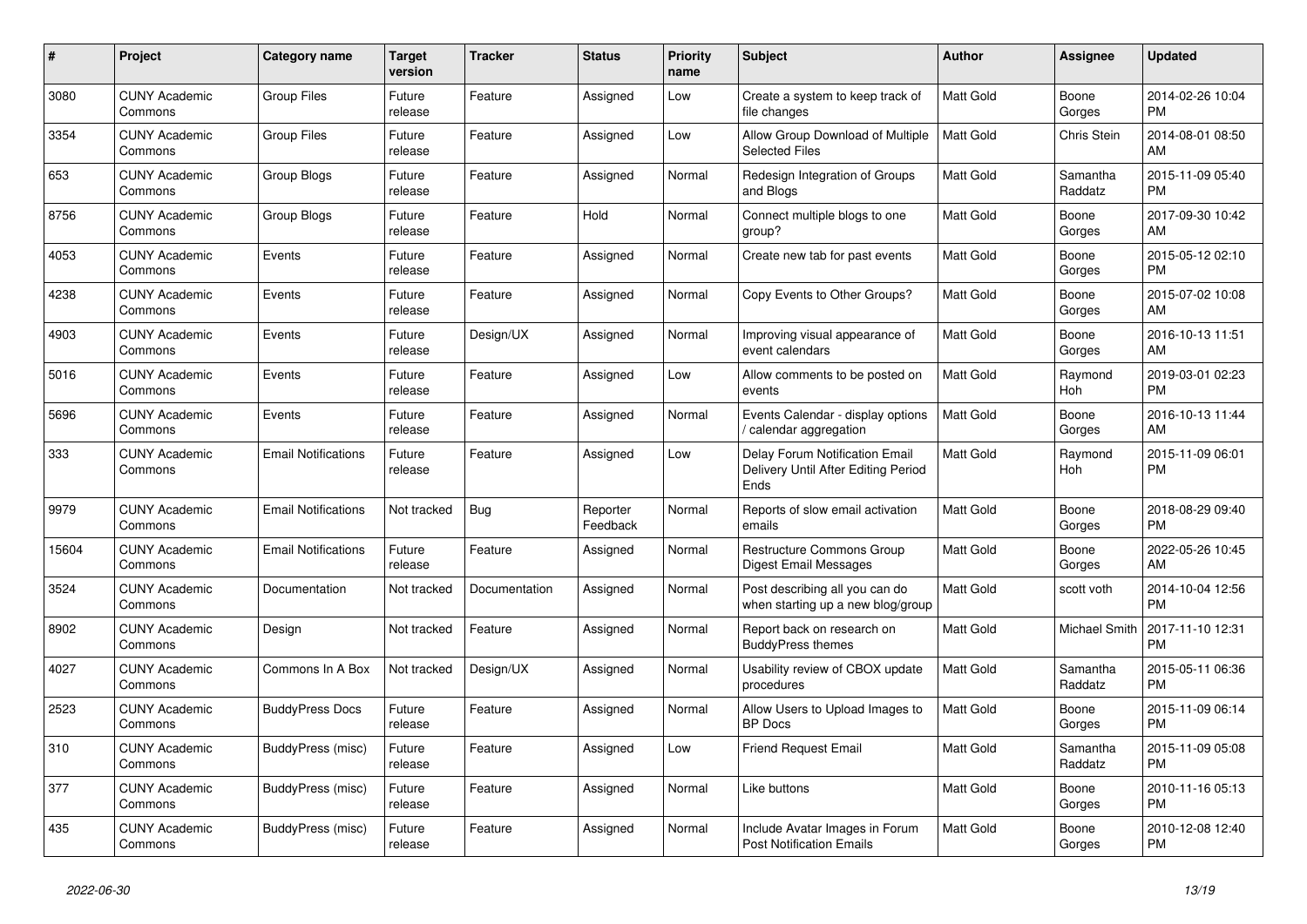| #     | <b>Project</b>                  | Category name             | <b>Target</b><br>version | <b>Tracker</b> | <b>Status</b> | <b>Priority</b><br>name | <b>Subject</b>                                                                                                                               | <b>Author</b>        | Assignee            | <b>Updated</b>                |
|-------|---------------------------------|---------------------------|--------------------------|----------------|---------------|-------------------------|----------------------------------------------------------------------------------------------------------------------------------------------|----------------------|---------------------|-------------------------------|
| 500   | <b>CUNY Academic</b><br>Commons | BuddyPress (misc)         | Future<br>release        | Feature        | Assigned      | Normal                  | Export Group Data                                                                                                                            | <b>Matt Gold</b>     | Boone<br>Gorges     | 2010-12-19 12:09<br><b>PM</b> |
| 554   | <b>CUNY Academic</b><br>Commons | BuddyPress (misc)         | Future<br>release        | Feature        | Assigned      | Normal                  | Add Trackback notifications to<br>site-wide activity feed                                                                                    | <b>Matt Gold</b>     | Boone<br>Gorges     | 2015-11-09 06:19<br><b>PM</b> |
| 599   | <b>CUNY Academic</b><br>Commons | BuddyPress (misc)         | Future<br>release        | Feature        | Assigned      | Normal                  | Consider adding rating plugins for<br><b>BuddyPress/BBPress</b>                                                                              | <b>Matt Gold</b>     | Boone<br>Gorges     | 2011-08-22 06:50<br><b>PM</b> |
| 635   | <b>CUNY Academic</b><br>Commons | BuddyPress (misc)         | Future<br>release        | Feature        | Assigned      | Normal                  | Big Blue Button -<br>Videoconferencing in Groups and<br><b>Blogs</b>                                                                         | <b>Matt Gold</b>     | Boone<br>Gorges     | 2011-03-14 03:24<br><b>PM</b> |
| 5691  | <b>CUNY Academic</b><br>Commons | Blogs (BuddyPress)        | Future<br>release        | Bug            | Assigned      | High                    | Differing numbers on Sites display                                                                                                           | <b>Matt Gold</b>     | Raymond<br>Hoh      | 2016-06-13 01:37<br><b>PM</b> |
| 8836  | <b>CUNY Academic</b><br>Commons | <b>Blogs (BuddyPress)</b> | Future<br>release        | Feature        | Assigned      | Normal                  | Redesign site launch process                                                                                                                 | <b>Matt Gold</b>     | Boone<br>Gorges     | 2019-10-03 02:49<br><b>PM</b> |
| 4070  | <b>CUNY Academic</b><br>Commons | Analytics                 | Not tracked              | Support        | Assigned      | Normal                  | Request for JITP site analytics                                                                                                              | <b>Matt Gold</b>     | Seth Persons        | 2016-02-23 03:09<br><b>PM</b> |
| 5581  | <b>CUNY Academic</b><br>Commons | Analytics                 | Future<br>release        | Feature        | Assigned      | Normal                  | Explore alternatives to Google<br>Analytics                                                                                                  | <b>Matt Gold</b>     | Valerie<br>Townsend | 2020-04-17 03:12<br><b>PM</b> |
| 8900  | <b>CUNY Academic</b><br>Commons | Accessibility             | Future<br>release        | Feature        | Assigned      | Normal                  | Look into tools to enforce<br>accessibility in WP environment                                                                                | <b>Matt Gold</b>     | Boone<br>Gorges     | 2022-04-26 11:59<br>AM        |
| 8901  | <b>CUNY Academic</b><br>Commons | Accessibility             | Future<br>release        | Feature        | Assigned      | Normal                  | Theme analysis for accessibility                                                                                                             | <b>Matt Gold</b>     | Boone<br>Gorges     | 2022-04-26 11:59<br>AM        |
| 4235  | <b>CUNY Academic</b><br>Commons |                           | Not tracked              | Design/UX      | Assigned      | Normal                  | Explore user experience around<br>comments on forum topics vs docs                                                                           | <b>Matt Gold</b>     | Samantha<br>Raddatz | 2015-07-21 10:23<br>AM        |
| 8837  | <b>CUNY Academic</b><br>Commons |                           | Not tracked              | Feature        | Assigned      | Normal                  | Create a form to request info from<br>people requesting premium<br>themes and plugins                                                        | <b>Matt Gold</b>     | Marilyn<br>Weber    | 2017-11-14 03:35<br><b>PM</b> |
| 13949 | <b>CUNY Academic</b><br>Commons |                           | Not tracked              | Bug            | New           | Normal                  | Continued debugging of runaway<br>MySQL connections                                                                                          | <b>Matt Gold</b>     | Boone<br>Gorges     | 2021-09-14 10:42<br>AM        |
| 16307 | <b>CUNY Academic</b><br>Commons |                           |                          | Bug            | <b>New</b>    | Normal                  | Add brief messaging to<br>accept/decline group membership<br>requests                                                                        | <b>Matt Gold</b>     | Boone<br>Gorges     | 2022-06-27 06:13<br><b>PM</b> |
| 481   | <b>CUNY Academic</b><br>Commons | Groups (misc)             | Future<br>release        | Feature        | Assigned      | Normal                  | ability to archive inactive groups<br>and blogs                                                                                              | Michael Mandiberg    | Samantha<br>Raddatz | 2015-11-09 05:56<br><b>PM</b> |
| 9908  | <b>CUNY Academic</b><br>Commons |                           | Not tracked              | Feature        | New           | Normal                  | Is it possible to send email<br>updates to users (or an email<br>address not on the list) for only a<br>single page AFTER being<br>prompted? | Michael Shields      | scott voth          | 2018-06-11 01:34<br><b>PM</b> |
| 2167  | <b>CUNY Academic</b><br>Commons | WordPress (misc)          | Future<br>release        | <b>Bug</b>     | Assigned      | Normal                  | <b>CAC-Livestream Plugin Issues</b>                                                                                                          | <b>Michael Smith</b> | Dominic<br>Giglio   | 2015-01-02 03:06<br><b>PM</b> |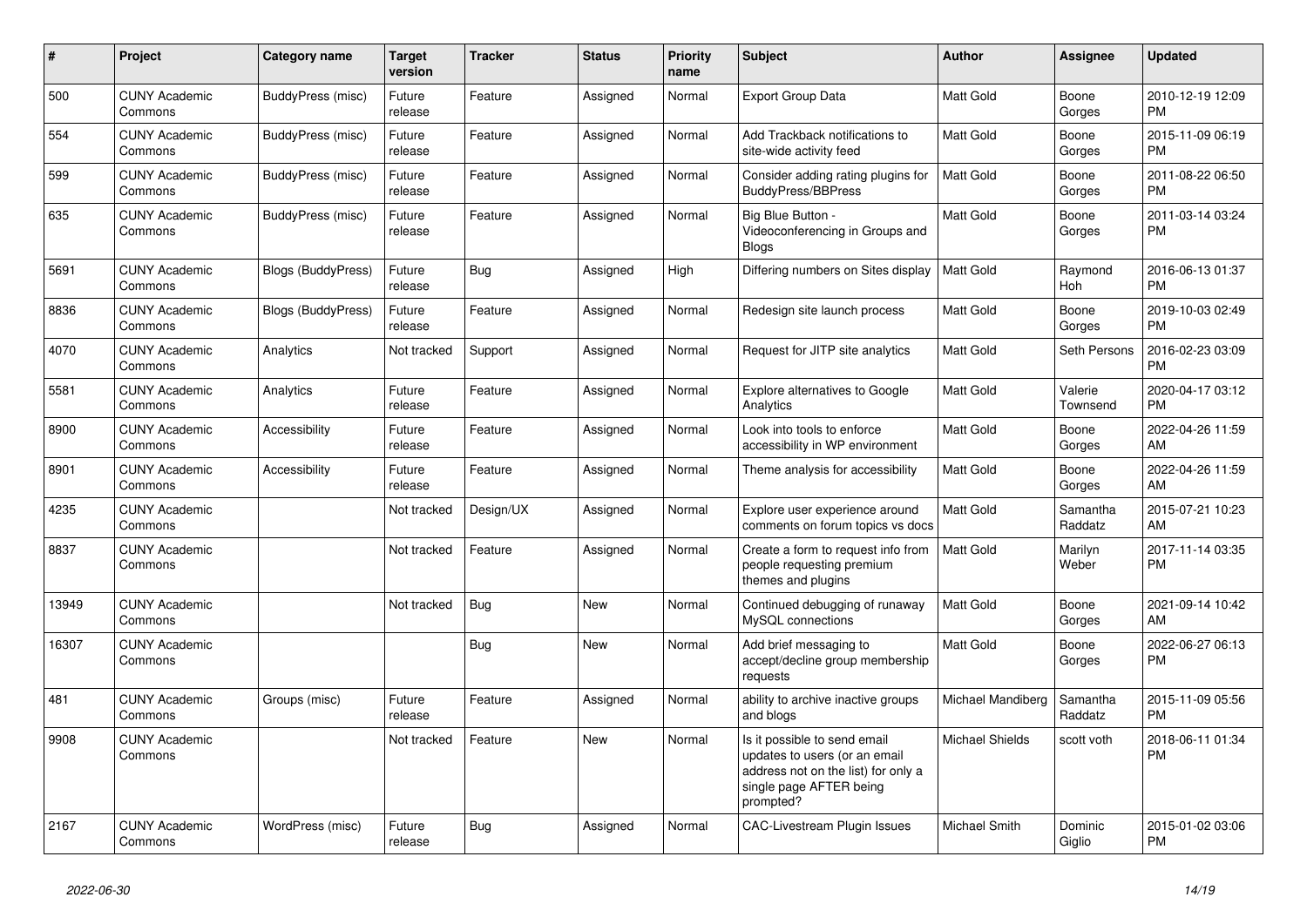| $\pmb{\#}$ | Project                         | <b>Category name</b>     | <b>Target</b><br>version | <b>Tracker</b> | <b>Status</b>        | <b>Priority</b><br>name | <b>Subject</b>                                                                                  | <b>Author</b>           | Assignee            | <b>Updated</b>                |
|------------|---------------------------------|--------------------------|--------------------------|----------------|----------------------|-------------------------|-------------------------------------------------------------------------------------------------|-------------------------|---------------------|-------------------------------|
| 3458       | <b>CUNY Academic</b><br>Commons | Groups (misc)            | Future<br>release        | Feature        | Assigned             | Normal                  | Filter Members of Group by<br>Campus                                                            | Michael Smith           | Samantha<br>Raddatz | 2014-09-26 08:32<br><b>PM</b> |
| 3506       | <b>CUNY Academic</b><br>Commons | Publicity                | 1.7                      | Publicity      | <b>New</b>           | Normal                  | Prepare 1.7 email messaging                                                                     | Micki Kaufman           | Micki<br>Kaufman    | 2014-10-01 12:36<br><b>PM</b> |
| 3509       | <b>CUNY Academic</b><br>Commons | Publicity                | 1.7                      | Publicity      | New                  | Normal                  | Create 1.7 digital signage imagery                                                              | Micki Kaufman           | Marilyn<br>Weber    | 2014-10-01 12:40<br><b>PM</b> |
| 3510       | <b>CUNY Academic</b><br>Commons | Publicity                | 1.7                      | Publicity      | Assigned             | Normal                  | Post on the News Blog re: 'My<br>Commons'                                                       | Micki Kaufman           | Sarah<br>Morgano    | 2014-10-15 11:18<br>AM        |
| 3511       | <b>CUNY Academic</b><br>Commons | Publicity                | 1.7                      | Publicity      | Assigned             | Normal                  | Social media for 1.7                                                                            | Micki Kaufman           | Sarah<br>Morgano    | 2014-10-14 03:32<br><b>PM</b> |
| 2753       | <b>CUNY Academic</b><br>Commons | <b>Public Portfolio</b>  | Future<br>release        | Feature        | <b>New</b>           | Normal                  | Create actual actual tagification in<br>academic interests and other<br>fields                  | Micki Kaufman           | Boone<br>Gorges     | 2015-01-05 08:52<br><b>PM</b> |
| 2754       | <b>CUNY Academic</b><br>Commons | Design                   | Future<br>release        | Feature        | Assigned             | Normal                  | Determine strategy for CAC logo<br>handling in top header                                       | Micki Kaufman           | Chris Stein         | 2015-01-05 08:53<br><b>PM</b> |
| 3475       | <b>CUNY Academic</b><br>Commons | Events                   | Future<br>release        | Feature        | Assigned             | Normal                  | Request to add plugin to<br>streamline room<br>booking/appointment booking                      | Naomi Barrettara        | Boone<br>Gorges     | 2014-12-01 05:14<br><b>PM</b> |
| 9346       | <b>CUNY Academic</b><br>Commons | WordPress (misc)         | Not tracked              | Bug            | <b>New</b>           | Normal                  | Clone cetls.bmcc.cuny.edu for<br>development                                                    | Owen Roberts            | Raymond<br>Hoh      | 2018-03-06 05:35<br><b>PM</b> |
| 6665       | <b>CUNY Academic</b><br>Commons |                          | Not tracked              | Publicity      | <b>New</b>           | Normal                  | Dead Link in 1.10 announcement<br>post                                                          | Paige Dupont            | Stephen Real        | 2016-12-01 03:11<br><b>PM</b> |
| 11449      | <b>CUNY Academic</b><br>Commons | WordPress - Media        | Not tracked              | Support        | Reporter<br>Feedback | Normal                  | Cloning Media Library for JITP<br>from Staging to Production Site                               | Patrick DeDauw          | Boone<br>Gorges     | 2019-05-13 12:00<br><b>PM</b> |
| 14483      | <b>CUNY Academic</b><br>Commons | WordPress - Media        | Not tracked              | Bug            | Reporter<br>Feedback | Normal                  | <b>Wordpress PDF Embed Stopped</b><br>Working after JITP Media Clone                            | Patrick DeDauw          | Boone<br>Gorges     | 2021-05-20 01:51<br><b>PM</b> |
| 8675       | <b>CUNY Academic</b><br>Commons | User Onboarding          | Future<br>release        | Bug            | Reporter<br>Feedback | Low                     | Add new User search screen calls<br>for the input of email address but<br>doesn't work with one | Paul Hebert             | Boone<br>Gorges     | 2017-10-11 11:17<br>AM        |
| 8498       | <b>CUNY Academic</b><br>Commons | <b>WordPress Plugins</b> | Future<br>release        | Feature        | New                  | Low                     | <b>Gravity Forms Email Users</b>                                                                | Raffi<br>Khatchadourian | Matt Gold           | 2017-10-13 12:58<br><b>PM</b> |
| 15516      | <b>CUNY Academic</b><br>Commons | <b>WordPress Plugins</b> |                          | Bug            | Reporter<br>Feedback | Normal                  | Can't publish or save draft of post<br>on wordpress.com                                         | Raffi<br>Khatchadourian | Raymond<br>Hoh      | 2022-03-02 05:52<br><b>PM</b> |
| 16314      | <b>CUNY Academic</b><br>Commons | <b>WordPress Plugins</b> |                          | Feature        | New                  | Normal                  | Install Multicollab plug-in?                                                                    | Raffi<br>Khatchadourian |                     | 2022-06-29 03:44<br><b>PM</b> |
| 5182       | <b>CUNY Academic</b><br>Commons | Social Paper             | Future<br>release        | Design/UX      | <b>New</b>           | Normal                  | "Publishing" a private paper on<br>social paper?                                                | Raffi<br>Khatchadourian | Boone<br>Gorges     | 2016-10-13 04:12<br><b>PM</b> |
| 5183       | <b>CUNY Academic</b><br>Commons | Social Paper             | Future<br>release        | Design/UX      | <b>New</b>           | Normal                  | Creating a new paper when<br>viewing an existing paper                                          | Raffi<br>Khatchadourian | Samantha<br>Raddatz | 2016-02-02 12:09<br><b>PM</b> |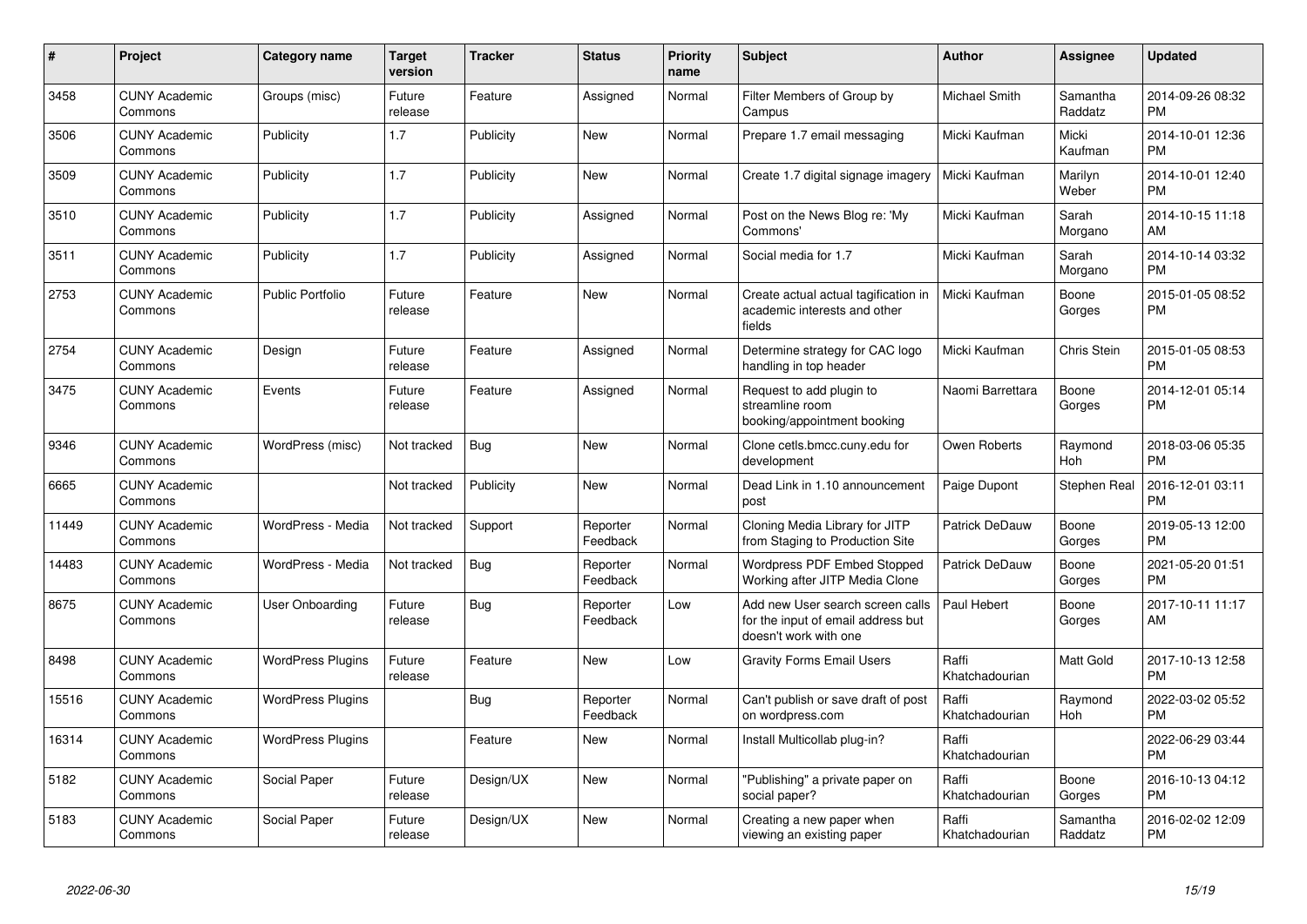| #     | Project                         | <b>Category name</b>     | <b>Target</b><br>version | <b>Tracker</b> | <b>Status</b>        | <b>Priority</b><br>name | <b>Subject</b>                                          | <b>Author</b>           | Assignee            | <b>Updated</b>                |
|-------|---------------------------------|--------------------------|--------------------------|----------------|----------------------|-------------------------|---------------------------------------------------------|-------------------------|---------------------|-------------------------------|
| 15242 | <b>CUNY Academic</b><br>Commons | Performance              | Not tracked              | Bug            | Reporter<br>Feedback | Normal                  | Slugist site                                            | Raffi<br>Khatchadourian | Boone<br>Gorges     | 2022-02-07 11:14<br>AM        |
| 11077 | <b>CUNY Academic</b><br>Commons | Events                   | Not tracked              | Feature        | Reporter<br>Feedback | Normal                  | Show event category description<br>in event list view   | Raffi<br>Khatchadourian |                     | 2019-02-12 10:38<br><b>PM</b> |
| 9420  | <b>CUNY Academic</b><br>Commons | cuny.is                  | Not tracked              | Feature        | <b>New</b>           | Normal                  | Request for http://cuny.is/streams                      | Raffi<br>Khatchadourian | Marilyn<br>Weber    | 2018-04-02 10:08<br>AM        |
| 14792 | <b>CUNY Academic</b><br>Commons |                          |                          | Bug            | <b>New</b>           | Normal                  | Inconsistent email notifications<br>from gravity forms  | Raffi<br>Khatchadourian |                     | 2021-10-04 01:50<br><b>PM</b> |
| 16290 | <b>CUNY Academic</b><br>Commons |                          |                          | Feature        | Reporter<br>Feedback | Normal                  | Add Table Of Contents Block<br>plug-in                  | Raffi<br>Khatchadourian |                     | 2022-06-24 10:26<br>AM        |
| 16294 | <b>CUNY Academic</b><br>Commons |                          |                          | <b>Bug</b>     | <b>New</b>           | Urgent                  | CAC is down                                             | Raffi<br>Khatchadourian |                     | 2022-06-27 02:00<br><b>PM</b> |
| 3691  | <b>CUNY Academic</b><br>Commons | <b>WordPress Plugins</b> | Future<br>release        | Bug            | New                  | Normal                  | <b>WPMU Domain Mapping</b><br>Debugging on cdev         | Raymond Hoh             | Matt Gold           | 2014-12-12 09:04<br>AM        |
| 3939  | <b>CUNY Academic</b><br>Commons | <b>WordPress Plugins</b> | Future<br>release        | Bug            | Hold                 | Normal                  | Activity stream support for<br>Co-Authors Plus plugin   | Raymond Hoh             | Raymond<br>Hoh      | 2015-11-09 06:13<br><b>PM</b> |
| 16319 | <b>CUNY Academic</b><br>Commons | <b>WordPress Plugins</b> | 2.0.3                    | Bug            | <b>New</b>           | Normal                  | Request for Events Calendar Pro<br>5.14.2 update        | Raymond Hoh             | Raymond<br>Hoh      | 2022-06-29 03:24<br><b>PM</b> |
| 16255 | <b>CUNY Academic</b><br>Commons | WordPress (misc)         |                          | Bug            | New                  | Normal                  | Need to define 'MULTISITE'<br>constant in wp-config.php | Raymond Hoh             |                     | 2022-06-19 09:31<br>AM        |
| 16177 | <b>CUNY Academic</b><br>Commons | Reply By Email           |                          | Bug            | New                  | Normal                  | Switch to Inbound mode for RBE                          | Raymond Hoh             | Raymond<br>Hoh      | 2022-05-30 04:32<br><b>PM</b> |
| 14908 | <b>CUNY Academic</b><br>Commons | Performance              |                          | <b>Bug</b>     | New                  | Normal                  | Stale object cache on cdev                              | Raymond Hoh             | Boone<br>Gorges     | 2021-12-07 09:45<br>AM        |
| 14496 | <b>CUNY Academic</b><br>Commons | Domain Mapping           | Future<br>release        | Bug            | New                  | Normal                  | Mapped domain SSO uses<br>third-party cookies           | Raymond Hoh             | Raymond<br>Hoh      | 2021-05-24 04:03<br><b>PM</b> |
| 11243 | <b>CUNY Academic</b><br>Commons | BuddyPress (misc)        | Future<br>release        | Bug            | New                  | Normal                  | Audit bp-custom.php                                     | Raymond Hoh             | Raymond<br>Hoh      | 2022-04-26 11:59<br>AM        |
| 14983 | <b>CUNY Academic</b><br>Commons | WordPress (misc)         | Not tracked              | Support        | Reporter<br>Feedback | Normal                  | "Read More" tag not working                             | Rebecca Krisel          | Raymond<br>Hoh      | 2021-11-23 01:17<br><b>PM</b> |
| 58    | <b>CUNY Academic</b><br>Commons | BuddyPress (misc)        | Future<br>release        | Feature        | Assigned             | Low                     | Make member search sortable by<br>last name             | Roberta Brody           | Boone<br>Gorges     | 2010-08-26 02:38<br><b>PM</b> |
| 4222  | <b>CUNY Academic</b><br>Commons | User Experience          | Future<br>release        | Design/UX      | <b>New</b>           | Normal                  | Add information to 'Delete<br>Account' page             | Samantha Raddatz        | scott voth          | 2015-06-26 11:35<br>AM        |
| 4253  | <b>CUNY Academic</b><br>Commons | <b>Public Portfolio</b>  | Future<br>release        | Design/UX      | <b>New</b>           | Normal                  | Encourage users to add portfolio<br>content             | Samantha Raddatz        | Samantha<br>Raddatz | 2015-07-07 11:32<br>AM        |
| 4622  | <b>CUNY Academic</b><br>Commons | <b>Public Portfolio</b>  | Future<br>release        | Design/UX      | <b>New</b>           | Normal                  | <b>Profile Visibility Settings</b>                      | Samantha Raddatz        | Samantha<br>Raddatz | 2015-09-21 12:18<br><b>PM</b> |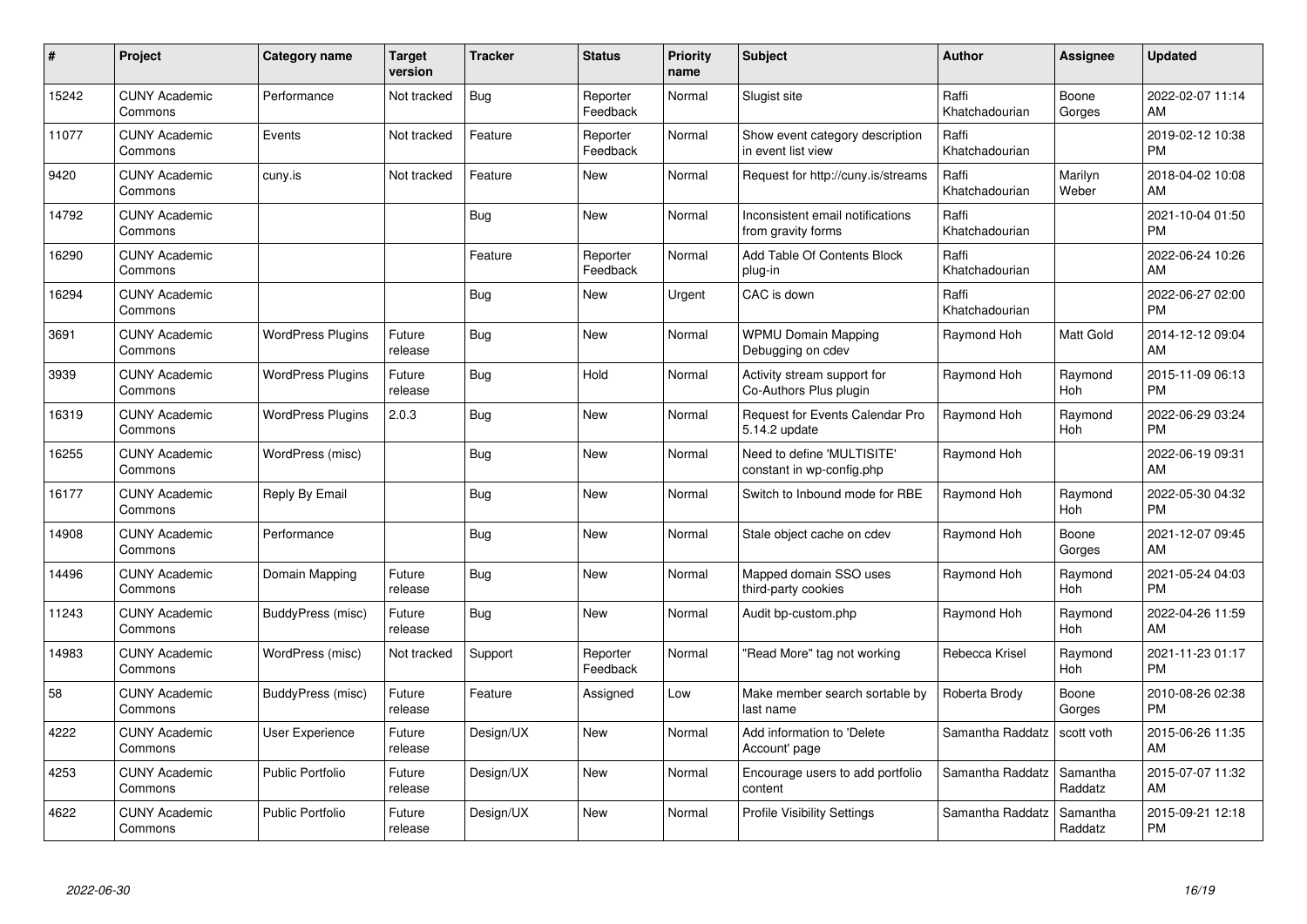| #     | <b>Project</b>                  | Category name            | Target<br>version | <b>Tracker</b> | <b>Status</b>        | <b>Priority</b><br>name | <b>Subject</b>                                                    | <b>Author</b>    | Assignee            | <b>Updated</b>                |
|-------|---------------------------------|--------------------------|-------------------|----------------|----------------------|-------------------------|-------------------------------------------------------------------|------------------|---------------------|-------------------------------|
| 4221  | <b>CUNY Academic</b><br>Commons | Group Forums             | Future<br>release | Design/UX      | Assigned             | Normal                  | Add 'Number of Posts' display<br>option to Forum page             | Samantha Raddatz | Samantha<br>Raddatz | 2015-06-26 02:21<br><b>PM</b> |
| 4592  | <b>CUNY Academic</b><br>Commons | Events                   | Future<br>release | Design/UX      | New                  | Normal                  | Event Creation - Venue Dropdown<br>Slow                           | Samantha Raddatz | Boone<br>Gorges     | 2015-09-14 04:56<br><b>PM</b> |
| 4225  | <b>CUNY Academic</b><br>Commons | DiRT Integration         | Future<br>release | Design/UX      | <b>New</b>           | Normal                  | Add information to DIRT page (in<br>Create a Group)               | Samantha Raddatz | Matt Gold           | 2015-06-26 03:14<br><b>PM</b> |
| 4226  | <b>CUNY Academic</b><br>Commons | <b>BuddyPress Docs</b>   | Future<br>release | Design/UX      | New                  | Normal                  | Add option to connect a Doc with<br>a Group                       | Samantha Raddatz | Samantha<br>Raddatz | 2015-09-09 04:08<br><b>PM</b> |
| 5298  | <b>CUNY Academic</b><br>Commons |                          | Not tracked       | Publicity      | <b>New</b>           | Normal                  | Survey Pop-Up Text                                                | Samantha Raddatz | Samantha<br>Raddatz | 2016-03-22 12:27<br><b>PM</b> |
| 5826  | <b>CUNY Academic</b><br>Commons | <b>WordPress Plugins</b> | Future<br>release | Support        | Reporter<br>Feedback | Normal                  | <b>Remove Subscription Options</b><br>plugin from directory       | Sarah Morgano    | Sarah<br>Morgano    | 2016-10-21 04:14<br><b>PM</b> |
| 1888  | <b>CUNY Academic</b><br>Commons | Home Page                | Future<br>release | Feature        | Assigned             | Normal                  | Refactor BP MPO Activity Filter to<br>support proper pagination   | Sarah Morgano    | Boone<br>Gorges     | 2014-05-01 07:11<br><b>PM</b> |
| 585   | <b>CUNY Academic</b><br>Commons | Group Forums             | Future<br>release | Feature        | Assigned             | Normal                  | Merge Forum Topics                                                | Sarah Morgano    | Boone<br>Gorges     | 2011-07-06 04:11<br><b>PM</b> |
| 3492  | <b>CUNY Academic</b><br>Commons | <b>WordPress Themes</b>  | Future<br>release | Support        | Assigned             | Normal                  | Add CBOX theme to the<br>Commons                                  | scott voth       | Raymond<br>Hoh      | 2014-10-08 05:55<br><b>PM</b> |
| 9515  | <b>CUNY Academic</b><br>Commons | <b>WordPress Plugins</b> | Not tracked       | Bug            | Reporter<br>Feedback | Normal                  | Text to Speech plugin - "More<br>Slowly" checkbox not working     | scott voth       | Boone<br>Gorges     | 2018-06-13 02:26<br><b>PM</b> |
| 11788 | <b>CUNY Academic</b><br>Commons | <b>WordPress Plugins</b> | Future<br>release | Support        | Reporter<br>Feedback | Normal                  | Plugin Request - Browse Aloud                                     | scott voth       |                     | 2019-09-24 08:42<br>AM        |
| 12573 | <b>CUNY Academic</b><br>Commons | <b>WordPress Plugins</b> | Future<br>release | <b>Bug</b>     | <b>New</b>           | Normal                  | <b>CommentPress Core Issues</b>                                   | scott voth       |                     | 2020-03-24 04:32<br><b>PM</b> |
| 13946 | <b>CUNY Academic</b><br>Commons | <b>WordPress Plugins</b> | 2.1.0             | Support        | Assigned             | Normal                  | Custom Embed handler For<br>OneDrive files                        | scott voth       | Raymond<br>Hoh      | 2022-05-26 10:46<br><b>AM</b> |
| 14113 | <b>CUNY Academic</b><br>Commons | WordPress (misc)         | Future<br>release | Bug            | Hold                 | Normal                  | Block Editor Not Working on this<br>page - Json error             | scott voth       | Boone<br>Gorges     | 2021-03-05 11:01<br>AM.       |
| 15767 | <b>CUNY Academic</b><br>Commons | WordPress (misc)         |                   | Support        | <b>New</b>           | Normal                  | Site loading slowly                                               | scott voth       | Boone<br>Gorges     | 2022-04-04 08:56<br><b>PM</b> |
| 16245 | <b>CUNY Academic</b><br>Commons | WordPress (misc)         |                   | <b>Bug</b>     | Reporter<br>Feedback | Normal                  | Save Button missing on<br><b>WordPress Profile page</b>           | scott voth       | Raymond<br>Hoh      | 2022-06-16 03:09<br><b>PM</b> |
| 11386 | <b>CUNY Academic</b><br>Commons | WordPress - Media        | Not tracked       | Support        | Reporter<br>Feedback | Normal                  | disappearing images                                               | scott voth       | Boone<br>Gorges     | 2019-05-14 10:32<br>AM        |
| 11860 | <b>CUNY Academic</b><br>Commons | Registration             | Future<br>release | Feature        | New                  | Normal                  | Ensure Students Are Aware They<br>Can Use Aliases At Registration | scott voth       |                     | 2019-09-24 08:46<br>AM        |
| 12247 | <b>CUNY Academic</b><br>Commons | Publicity                | Not tracked       | Support        | <b>New</b>           | Normal                  | <b>Screenshot of First Commons</b><br>Homepage                    | scott voth       | scott voth          | 2020-01-14 12:08<br>PM        |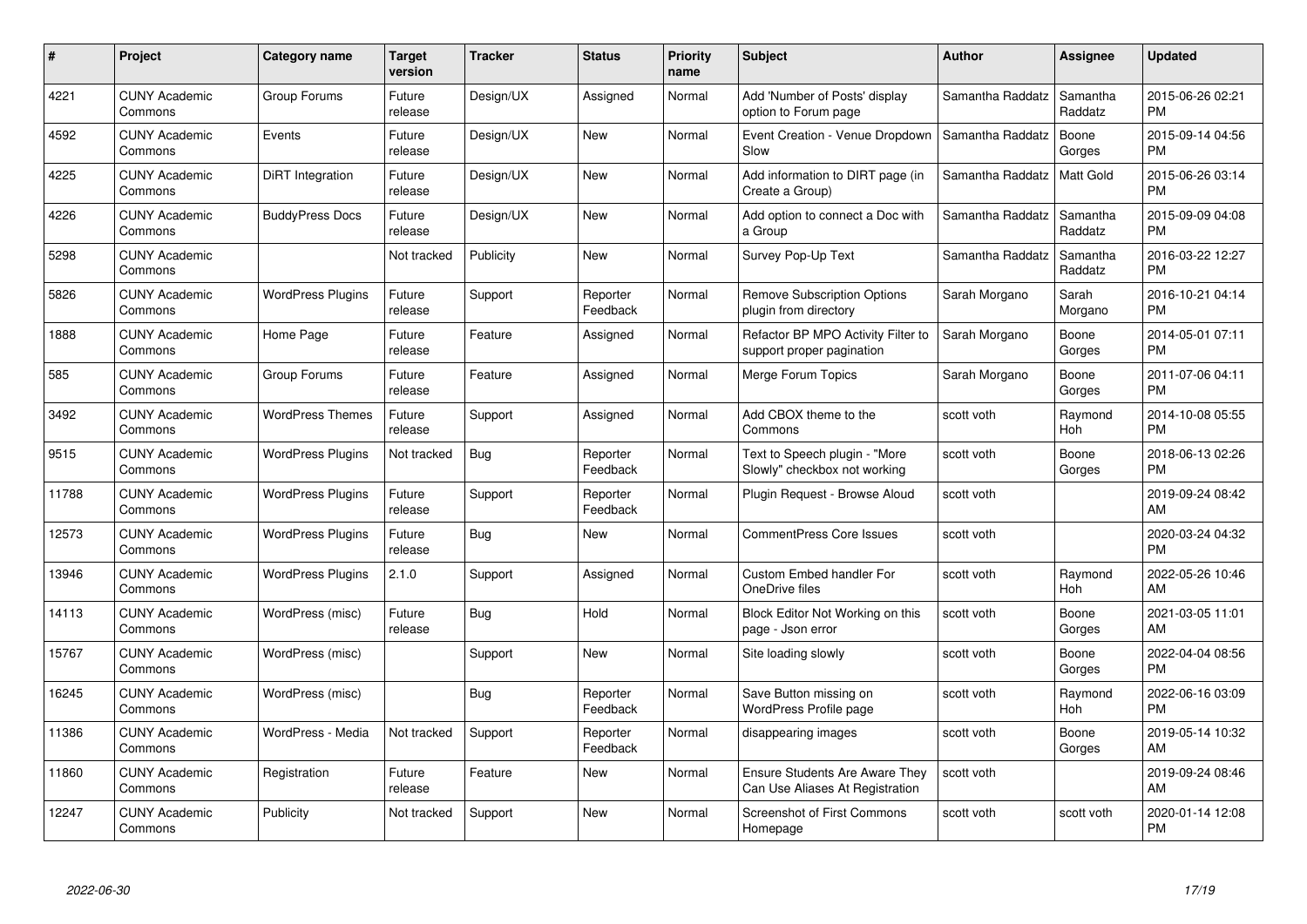| #     | Project                         | <b>Category name</b>    | <b>Target</b><br>version | <b>Tracker</b> | <b>Status</b>        | <b>Priority</b><br>name | <b>Subject</b>                                                                       | <b>Author</b>             | <b>Assignee</b>    | <b>Updated</b>                |
|-------|---------------------------------|-------------------------|--------------------------|----------------|----------------------|-------------------------|--------------------------------------------------------------------------------------|---------------------------|--------------------|-------------------------------|
| 5827  | <b>CUNY Academic</b><br>Commons | Public Portfolio        | Future<br>release        | Bug            | Assigned             | Normal                  | Academic Interests square bracket<br>links not working                               | scott voth                | Chris Stein        | 2016-08-11 11:59<br><b>PM</b> |
| 10354 | <b>CUNY Academic</b><br>Commons | <b>Public Portfolio</b> | Future<br>release        | Feature        | New                  | Normal                  | Opt out of Having a Profile Page                                                     | scott voth                | Chris Stein        | 2020-05-12 10:43<br>AM        |
| 11496 | <b>CUNY Academic</b><br>Commons | Public Portfolio        | 1.15.2                   | Support        | New                  | Normal                  | Replace Twitter Icon on Member<br>Portfolio page                                     | scott voth                | Boone<br>Gorges    | 2019-06-06 01:03<br><b>PM</b> |
| 4535  | <b>CUNY Academic</b><br>Commons | My Commons              | Future<br>release        | Bug            | New                  | Low                     | My Commons filter issue                                                              | scott voth                | Raymond<br>Hoh     | 2015-09-01 11:17<br>AM        |
| 12392 | <b>CUNY Academic</b><br>Commons | Help/Codex              | Not tracked              | Documentation  | New                  | Normal                  | <b>Updates to Common Commons</b><br>Questions on Help Page                           | scott voth                | Margaret<br>Galvan | 2020-02-11 10:53<br>AM        |
| 4438  | <b>CUNY Academic</b><br>Commons | Events                  | Future<br>release        | <b>Bug</b>     | Assigned             | Normal                  | Events Calendar - Export<br><b>Recurring Events</b>                                  | scott voth                | Daniel Jones       | 2016-05-23 04:25<br><b>PM</b> |
| 11531 | <b>CUNY Academic</b><br>Commons | Events                  | Future<br>release        | Feature        | New                  | Normal                  | Main Events calendar should<br>include non-public events that<br>user has access to  | scott voth                | Boone<br>Gorges    | 2019-06-11 10:00<br>AM.       |
| 10982 | <b>CUNY Academic</b><br>Commons | Domain Mapping          | Not tracked              | Support        | Reporter<br>Feedback | Normal                  | <b>CNAME</b> question                                                                | scott voth                |                    | 2019-01-22 04:29<br><b>PM</b> |
| 11493 | <b>CUNY Academic</b><br>Commons | Domain Mapping          | Not tracked              | Support        | Reporter<br>Feedback | Normal                  | Domain Mapping Request - Talia<br>Schaffer                                           | scott voth                | Matt Gold          | 2019-08-06 08:39<br>AM        |
| 10226 | <b>CUNY Academic</b><br>Commons | Courses                 | Future<br>release        | Feature        | New                  | Normal                  | Add "My Courses" to drop down<br>list                                                | scott voth                | Boone<br>Gorges    | 2021-11-19 12:42<br><b>PM</b> |
| 14994 | <b>CUNY Academic</b><br>Commons | cdev.gc.cuny.edu        | Not tracked              | Support        | In Progress          | Normal                  | Clear Cache on CDEV                                                                  | scott voth                | Raymond<br>Hoh     | 2021-12-07 03:51<br><b>PM</b> |
| 519   | <b>CUNY Academic</b><br>Commons | <b>BuddyPress Docs</b>  | Future<br>release        | Feature        | Assigned             | Low                     | TOC for individual docs - for new<br>BP "wiki-like" plugin                           | scott voth                | Boone<br>Gorges    | 2015-11-09 05:54<br><b>PM</b> |
| 10839 | <b>CUNY Academic</b><br>Commons | About page              | Not tracked              | Support        | New                  | Normal                  | <b>Mission Statement Needs</b><br>Revision                                           | scott voth                | Matt Gold          | 2018-12-26 10:58<br>AM        |
| 11393 | <b>CUNY Academic</b><br>Commons |                         | Not tracked              | Publicity      | New                  | Normal                  | After 1.15 release, ceate a hero<br>slide and post about adding a site<br>to a group | scott voth                | Patrick<br>Sweeney | 2019-05-14 10:32<br>AM        |
| 14394 | <b>CUNY Academic</b><br>Commons |                         | Not tracked              | Feature        | New                  | Normal                  | Commons News Site - redesign                                                         | scott voth                | scott voth         | 2021-09-14 10:46<br>AM.       |
| 10439 | <b>CUNY Academic</b><br>Commons | Design                  | 2.1.0                    | Design/UX      | New                  | Normal                  | Create Style Guide for Commons                                                       | Sonja Leix                | Sara Cannon        | 2022-06-28 01:43<br>PM        |
| 10368 | <b>CUNY Academic</b><br>Commons |                         | Future<br>release        | Feature        | Assigned             | Normal                  | Use ORCID data to populate<br>academic profile page                                  | Stephen Francoeur   Boone | Gorges             | 2018-09-25 01:53<br>PM.       |
| 11624 | <b>CUNY Academic</b><br>Commons | WordPress (misc)        | Not tracked              | Support        | New                  | Normal                  | Change pages into posts or swap<br>database for a Commons site?                      | Stephen Klein             | Raymond<br>Hoh     | 2019-07-09 11:04<br>AM        |
| 9643  | <b>CUNY Academic</b><br>Commons | Publicity               | Not tracked              | Feature        | New                  | Normal                  | Create a page on the Commons<br>for logos etc.                                       | Stephen Real              | Stephen Real       | 2018-04-24 10:53<br>AM        |